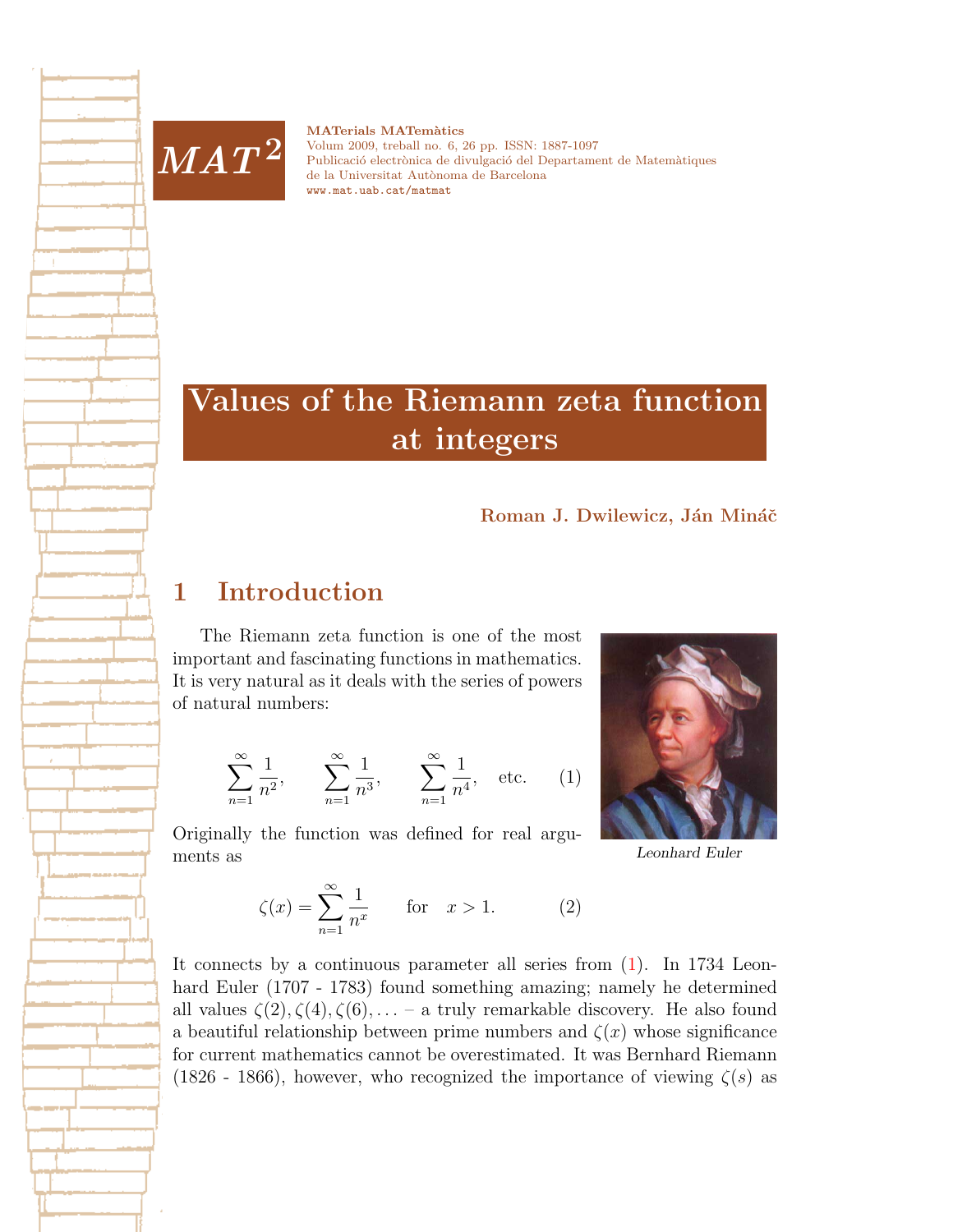a function of a complex variable  $s = x + iy$  rather than a real variable x. Moreover, in 1859 Riemann gave a formula for a unique (the so-called holomorphic) extension of the function onto the entire complex plane C except  $s = 1$ . However, the formula [\(2\)](#page-0-1) cannot be applied anymore if the real part of s,  $\text{Re } s = x$  is  $\leq 1$ . It will be discussed more precisely in §[4.](#page-4-0)

Even after more than two hundred years of study, the Riemann zeta function is as mysterious as ever. For instance, except for the so-called trivial zeros at  $-2, -4, -6, \ldots$ , the position of the other zeros is still an open conjecture. It is a subject of the Riemann Hypothesis. No unsolved conjecture is more celebrated nor more desirable than the Riemann Hypothesis.

Another problem which we consider and which is the main goal of this note is the structure of values  $\zeta(n)$ , where  $n = 0, \pm 1, \pm 2, \ldots$ . Some values can be computed explicitly, but others,  $\zeta(2k+1)$ , where



Bernhard Riemann

 $k = 1, 2, \ldots$ , are still mysterious. Even the question whether  $\zeta(2k+1)$  is a rational number, is solved only for the value  $\zeta(3)$ .

A brief discussion of references. There is an enormous amount of literature on the Riemann zeta function. Remarkably well written with only modest, necessary background are T.M. Apostol [\[3\]](#page-23-0), K. Ireland and M. Rosen [\[14\]](#page-24-0) and A. Weil [\[23\]](#page-25-1). J. Bruna [\[8\]](#page-23-1), B.C. Berndt [\[6\]](#page-23-2), G. Everest, C. Röttger and T. Ward [\[12\]](#page-24-1), M.R. Murty and M. Reece [\[18\]](#page-24-2) and A. Van der Poorten [\[22\]](#page-25-2) contain excellent additional material related to our article approached in an elementary way. M. Abramowitz and I.A. Stegun [\[1\]](#page-23-3) and H. Bateman (A. Erdelyi ed.) [\[5\]](#page-23-4) contain a real treasure of information about the zeta function and related functions written concisely and informatively. A.B. Goncharov's [\[13\]](#page-24-3) brilliant short article provides a glimpse into more advanced topics in current mathematics linked to the values of zeta functions in an extraordinary way. E. Landau [\[15\]](#page-24-4) and A.I. Markushevich [\[16\]](#page-24-5) are a good source of basic reference books in calculus and complex analysis for a deeper study of the analytic properties of the zeta function. E.C. Titchmarsh [\[21\]](#page-25-3) is a true classic book on the Riemann zeta function with excellent end-ofchapter notes by D.R. Heath-Brown which update the second edition. This book, however, already requires a solid background in analysis. We hope that these suggestions about the bibliography will help the reader in his/her further exploration of the topics discussed in this paper.



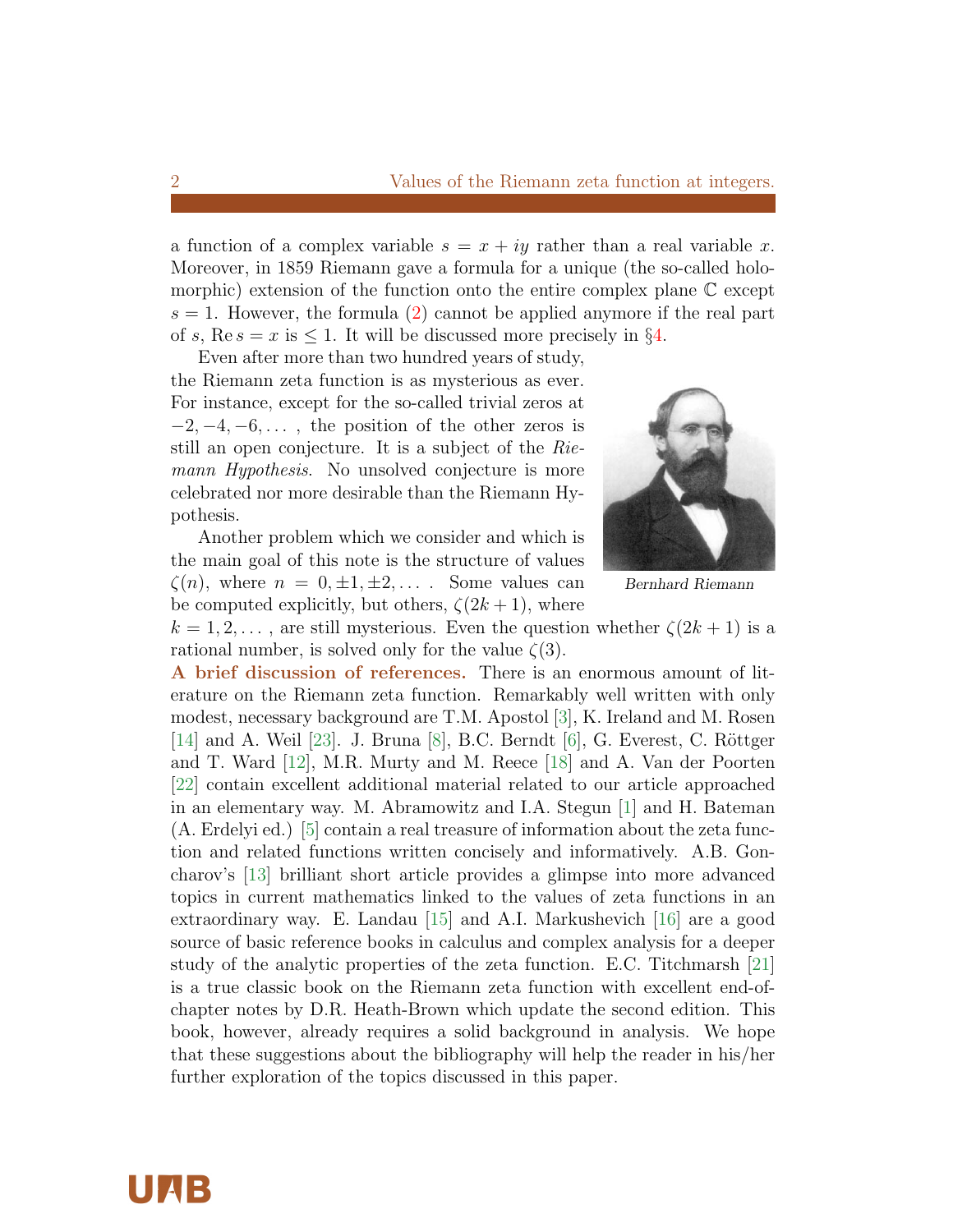## 2 Definition of the Riemann zeta function

<span id="page-2-0"></span>In the formula [\(2\)](#page-0-1) the variable x can be replaced by complex  $s = x + iy$ ,

$$
\zeta(s) = \sum_{n=1}^{\infty} \frac{1}{n^s}
$$
 for Re  $s = x > 1$ . (3)

It is customary to denote complex arguments in the Riemann zeta function by the letter s, and in arbitrary functions by  $z$  or  $w$ . Real arguments are usually denoted by x and y, and the decomposition of a complex number into real and imaginary parts by  $x + iy$ . The set of complex numbers  $z = x + iy$ will be denoted by  $\mathbb C$  and geometrically it can be identified with a plane.

<span id="page-2-1"></span>Some clarification is needed to explain what we mean by the complex power of a natural number. The expression  $n^s$  for  $s \in \mathbb{C}$  is defined

$$
n^s = e^{s \log n},
$$

where  $log$  is the natural logarithm with base  $e$ and

$$
e^z = \sum_{k=0}^{\infty} \frac{z^k}{k!} \quad \text{for} \quad z \in \mathbb{C}.
$$

Consequently we have

iR

G

<span id="page-2-2"></span> $\mathbb{C}$ 

$$
n^s = \sum_{k=0}^{\infty} \frac{s^k (\log n)^k}{k!}
$$



.

By definition, a complex-valued function  $f = f(z)$  defined in an open, connected set  $G \subset \mathbb{C}$  (i.e., G is a domain) is holomorphic if it

is differentiable in the complex sense in  $G$ , namely,

z

Figure 2:  $z + h$  approaches z

$$
f'(z) = \lim_{h \to 0} \frac{f(z+h) - f(z)}{h}, \ \ z \in G,
$$



Figure 1: The half-plane  $Re s > 1$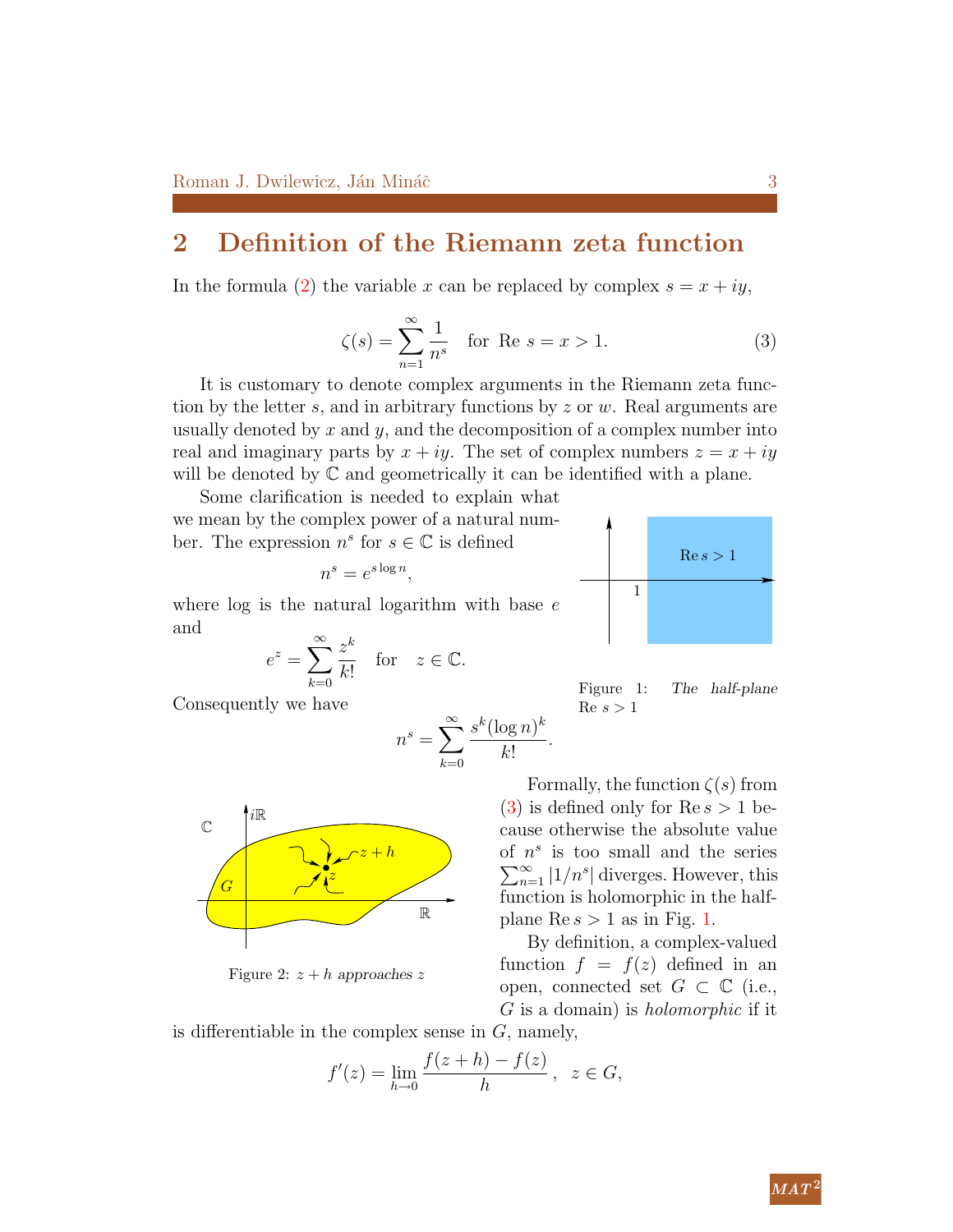<span id="page-3-0"></span>exists.

Even that formally the definition of the derivative is the same as in the real case, the main difference is that the point  $z+h$  can approach z from different directions as in Fig. [2.](#page-2-2) This means that this condition is extremely strong in comparison with the real variable case.



Figure 3: Disc of convergence

Another, equivalent definition of holomor-

phic functions is by expansion into power series. Namely a function  $f = f(z)$ ,  $z \in G$ , is holomorphic in the domain G if for any  $a \in G$  there exists a convergent power series such that

$$
f(z) = \sum_{n=0}^{\infty} c_n (z - a)^n \quad \text{for} \quad |z - a| < r, \quad r > 0.
$$

i.e.,  $f(z)$  is equal to the power series in the disc  $\{|z - a| < r\}$  as in Fig. [3.](#page-3-0)

# 3 The Riemann zeta function in terms of prime numbers

<span id="page-3-1"></span>As we hinted before, Euler found another formula for the zeta function, namely

$$
\zeta(s) = \prod_{p} \left( 1 - \frac{1}{p^s} \right)^{-1} \qquad \text{for} \quad \text{Re } s > 1,\tag{4}
$$

where p runs through all primes  $p = 2, 3, 5, 7, 11, \ldots$ . He thus proved the equivalence of both formulas  $(4)$  and  $(3)$ . Here is the key idea of the proof. We start with the product

$$
\prod_{p} \left( 1 - \frac{1}{p^{s}} \right)^{-1} = \left( 1 - \frac{1}{2^{s}} \right)^{-1} \left( 1 - \frac{1}{3^{s}} \right)^{-1} \dots
$$

and write each factor as

$$
\left(1 - \frac{1}{p^{s}}\right)^{-1} = \frac{1}{1 - \frac{1}{p^{s}}} = 1 + \frac{1}{p^{s}} + \frac{1}{p^{2s}} + \frac{1}{p^{3s}} + \dots
$$

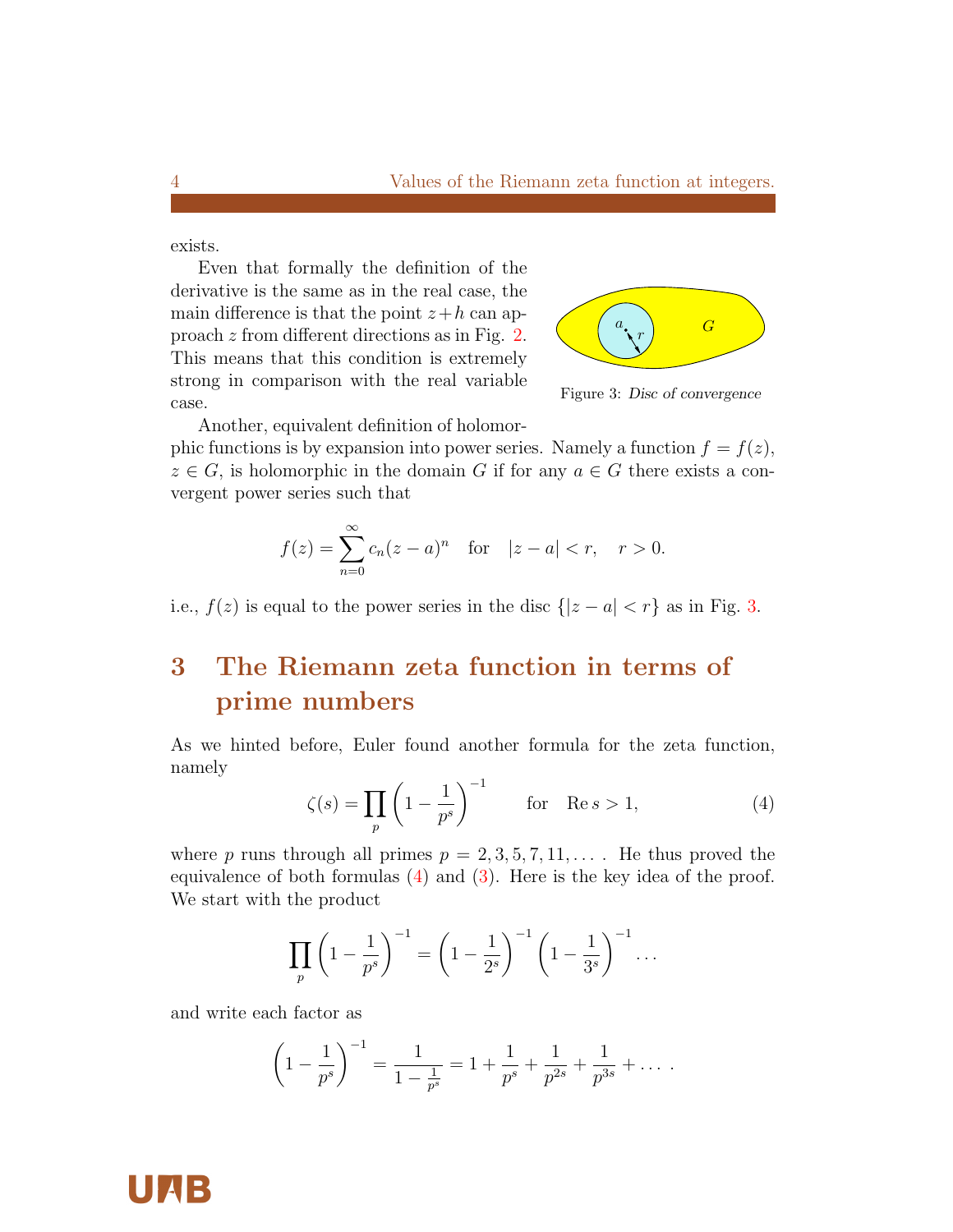In the next calculations we use the basic property that any natural number can be expressed uniquely (up to the order of factors) as a product of prime numbers. Taking the product over prime numbers  $\leq N$  and denoting by P the greatest prime number that satisfies this inequality, we get

$$
\prod_{p \le N} \left( 1 + \frac{1}{p^s} + \frac{1}{p^{2s}} + \dots \right) =
$$
\n
$$
= \left( 1 + \frac{1}{2^s} + \frac{1}{2^{2s}} + \dots \right) \dots \left( 1 + \frac{1}{P^s} + \frac{1}{P^{2s}} + \dots \right)
$$
\n
$$
= 1 + \frac{1}{2^s} + \frac{1}{3^s} + \frac{1}{2^{2s}} + \frac{1}{5^s} + \frac{1}{2^s 3^s} + \frac{1}{7^s} + \dots
$$
\n
$$
= 1 + \frac{1}{2^s} + \frac{1}{3^s} + \dots + \frac{1}{N^s} + \text{remainder.}
$$

Since  $\text{Re } s > 1$ , it is elementary calculus to show that the remainder can be made arbitrarily small if  $N$  is sufficiently large. When  $N$  will go to infinity, the formula as the product [\(4\)](#page-3-1) becomes equal to the formula as the sum [\(3\)](#page-2-0). Therefore, for  $\zeta(s)$  we have two formulas: one in terms of series and another one in terms of product.

## <span id="page-4-0"></span>4 Extensions of holomorphic functions

<span id="page-4-1"></span>One of the main properties of holomorphic functions is uniqueness in the sense that if two holomorphic functions  $f$  and  $g$  defined in a domain G are equal on a sequence  $z_n \in G$ ,  $\lim_{n \to \infty} z_n =$  $z_0 \in G$ , i.e.,  $f(z_n) = g(z_n)$  for  $n = 1, 2, ...,$  then  $f = g$  in G; see Fig. [4.](#page-4-1) Of course such a property is not true for functions in real calculus.



Figure 4: Sequence of points

In particular, if a holomorphic function f is defined in a domain  $G_1 \subset \mathbb{C}$ and another holomorphic function g is defined in a domain  $G_2 \subset \mathbb{C}$  with  $G_1 \cap G_2 \neq \emptyset$  and  $f = g$  on the intersection, then g is determined uniquely by f; see Fig.  $5$ .

If a holomorphic function  $f$  is defined by a power series which converges in a disc and diverges outside that disc, it does not mean that the function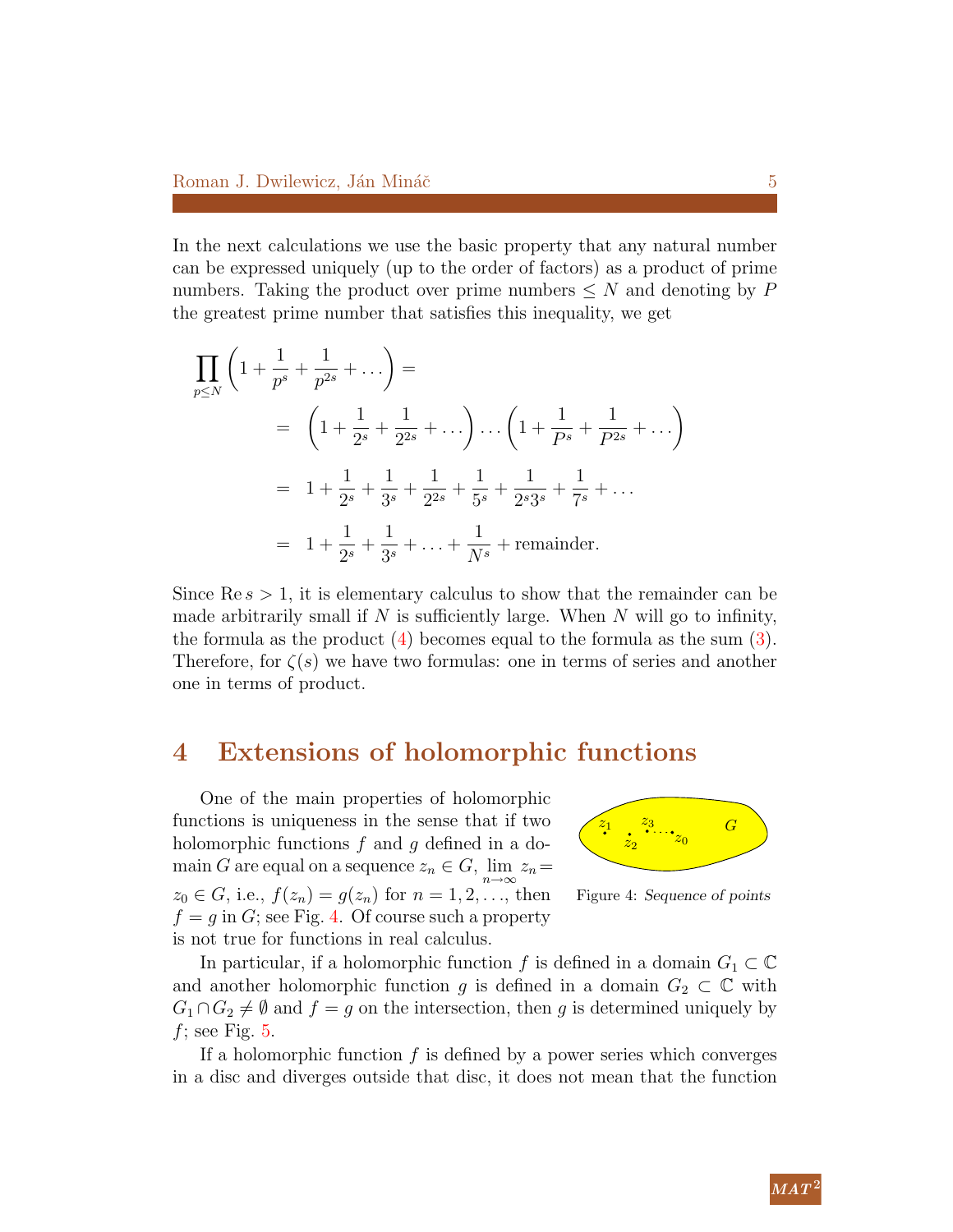f cannot be holomorphically extended beyond this disc. A simple example:

$$
f(z) = \sum_{n=0}^{\infty} z^n, \qquad |z| < 1.
$$

<span id="page-5-0"></span>

Figure 5: Holomorphic extensions

Obviously the series diverges for values  $|z| \geq 1$ . However, the function f can be holomorphically extended to the entire complex plane C except  $z = 1$ , by the formula

$$
f(z) = \frac{1}{1-z}.
$$

A natural question appears: whether the Riemann zeta function can be holomorphically extended beyond the half-plane  $\text{Re } s > 1$ ? The answer

is yes, which we show in two steps. The first step is easy, the second more difficult.

# 4.1 Extension of  $\zeta(s)$  from  $\{\mathop{\mathrm{Re}} s > 1\}$  to  $\{\mathop{\mathrm{Re}} s > 0\}$

Let us calculate

$$
(1 - 2^{1-s})\zeta(s) = \left(1 - 2 \cdot \frac{1}{2^s}\right) \left(\frac{1}{1^s} + \frac{1}{2^s} + \frac{1}{3^s} + \dots\right)
$$
  
=  $\frac{1}{1^s} + \frac{1}{2^s} + \frac{1}{3^s} + \dots - 2\left(\frac{1}{2^s} + \frac{1}{4^s} + \frac{1}{6^s} + \dots\right)$   
=  $\frac{1}{1^s} - \frac{1}{2^s} + \frac{1}{3^s} - \frac{1}{4^s} + \frac{1}{5^s} - \frac{1}{6^s} + \dots$   
=  $\sum_{n=1}^{\infty} (-1)^{n-1} \frac{1}{n^s}$ 

We obtained another formula for  $\zeta(s)$ ,

$$
\zeta(s) = \frac{1}{1 - 2^{1 - s}} \sum_{n=1}^{\infty} (-1)^{n-1} \frac{1}{n^s}
$$
 for Re  $s > 0$ ,  $s \neq 1$ ,



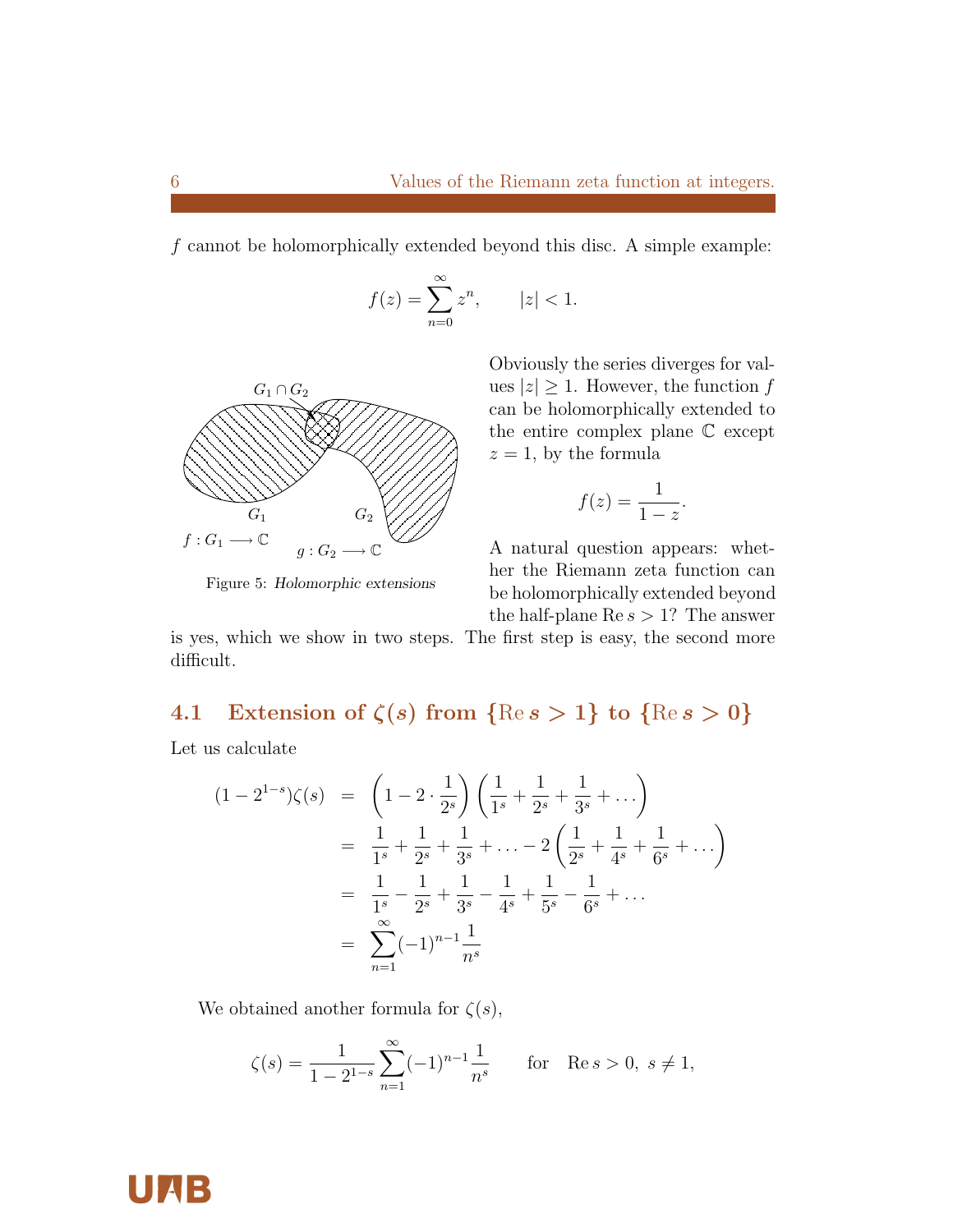<span id="page-6-0"></span>

Figure 6: The alternating series converges for  $\text{Re } s > 0$ 

so the alternating series converges in a bigger half-plane (see Fig. [6\)](#page-6-0) than the originally defined function  $\zeta(s)$  in [\(3\)](#page-2-0), but we have to remove  $s = 1$  since the denominator  $1 - 2^{1-s}$  vanishes there. This rather easy extension of  $\zeta(s)$ from s with  $\text{Re } s > 1$  to s with  $\text{Re } s > 0$  is already significant as it allows us to formulate the Riemann Hypothesis about the zeros of  $\zeta(s)$  in the critical strip (see Subsection [4.3\)](#page-8-0).

#### 4.2 Functional equation for the Riemann zeta function

The second step, which provides a holomorphic extension for  $\zeta(s)$  from  ${Re s > 0, s \neq 1}$  to  ${Re s < 0}$ , see Fig. [7,](#page-7-0) was proved by Riemann in 1859. We do not give a proof here of the so-called functional equation, but the proof can be found, e.g. in the book by Titchmarsh [\[21\]](#page-25-3). Alternatively one can first holomorphically extend  $\zeta(s)$  step by step to half-planes  $\{\text{Re } s > k, s \neq 1\},\$ where  $k$  is any negative integer. For details of this method, see for example the papers [\[11\]](#page-24-6) and [\[12\]](#page-24-1).

There are few versions of the functional equation; here we formulate two of them:

$$
\zeta(1-s) = 2(2\pi)^{-s} \cos(\pi s/2) \Gamma(s) \zeta(s) , \qquad \text{for} \quad \text{Re } s > 0 , \quad (5)
$$

<span id="page-6-3"></span>
$$
\zeta(s) = 2(2\pi)^{s-1}\sin(\pi s/2)\Gamma(1-s)\zeta(1-s) , \quad \text{for} \quad \text{Re}\, s < 1 , \quad (6)
$$

where

<span id="page-6-2"></span><span id="page-6-1"></span>
$$
\Gamma(s) = \int_0^\infty x^{s-1} e^{-x} dx \qquad \text{for} \qquad \text{Re } s > 0. \tag{7}
$$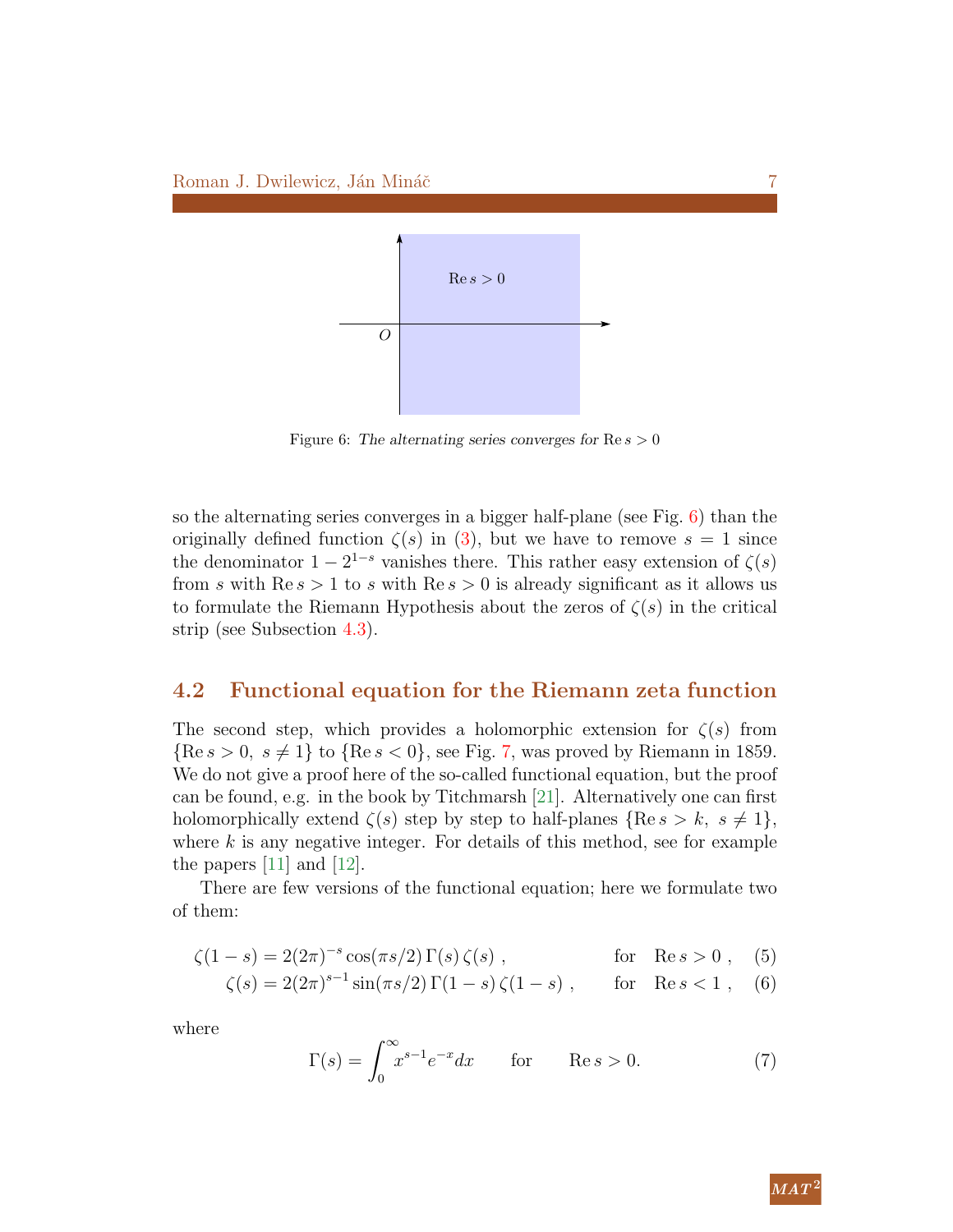<span id="page-7-0"></span>

Figure 7: Holomorphic extension domain from the right half-plane to the left half-plane

Before we give more information about the function  $\Gamma(s)$ , we mention that each of the equations [\(5\)](#page-6-1) and [\(6\)](#page-6-2) give an extension of  $\zeta(s)$  on the entire plane  $\mathbb C$  except  $s = 1$ , as is illustrated in Fig. [7.](#page-7-0)

The gamma function was already known to Euler. It generalizes the factorial  $n!$ , namely

$$
\Gamma(n) = (n-1)!
$$
 for  $n = 1, 2, ...$ 

Its basic properties are that  $\Gamma(z)$  is holomorphic on the entire plane C except for the points  $z = 0, -1, -2, \ldots$ . At these points there are simple singularities, called poles, where we have the limits

$$
\lim_{z \to -k} (z + k) \Gamma(z) = \frac{(-1)^k}{k!}, \quad k = 0, 1, 2, \dots
$$

From the definition of the gamma function [\(7\)](#page-6-3) it is not clear that it can be extended onto the entire plane except for  $z = 0, -1, -2, -3, \ldots$ , and that is non-vanishing. Fortunately there are other equivalent definitions of  $\Gamma(z)$ from which these properties follow more easily; see [\[16\]](#page-24-5). Namely we have

$$
\Gamma(z) = e^{-\gamma z} \left[ z \prod_{n=1}^{\infty} \left( 1 + \frac{z}{n} \right) e^{-z/n} \right]^{-1}, \quad \Gamma(z) = \lim_{n \to \infty} \frac{n! \, n^z}{z(z+1) \cdot \ldots \cdot (z+n)}.
$$

From the second formula for the gamma function we see that  $\Gamma(z)$  is holomorphic and nonvanishing for  $Re z > 0$ .

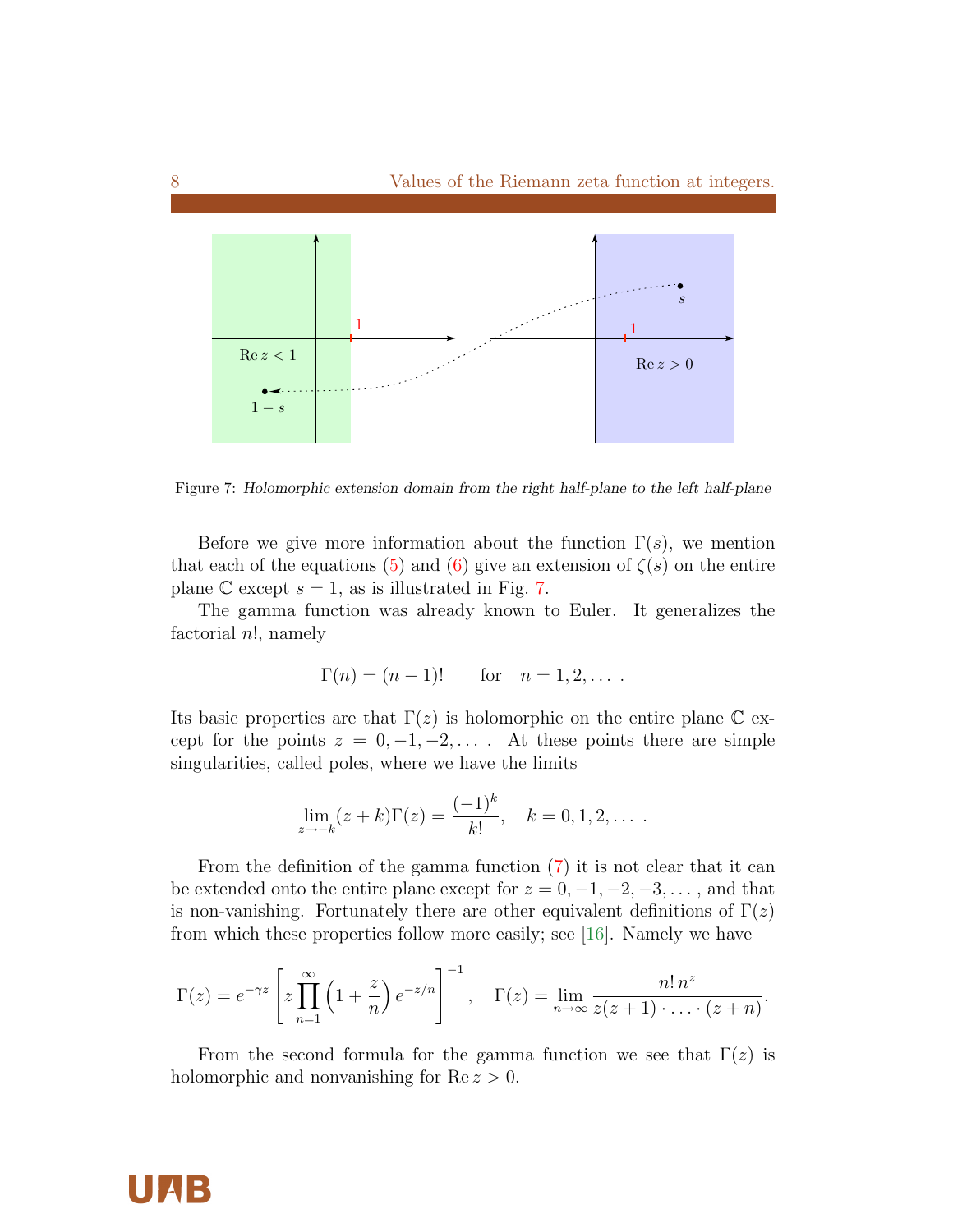#### <span id="page-8-0"></span>4.3 The Riemann Hypothesis

The Riemann Hypothesis is the most famous open problem in mathematics. Originally formulated by Riemann, David Hilbert then included the conjecture on his list of the most important problems during the Congress of Mathematicians in 1900, and recently the hypothesis found a place on the list of the Clay Institute's seven greatest unsolved problems in mathematics.

It follows from the formula of  $\zeta(s)$  as the product  $(4)$  that the function does not vanish for  $\text{Re } s > 1$ . Next, using the functional equation [\(6\)](#page-6-2) and the fact that  $\Gamma(z) \neq 0$  for  $\text{Re } z > 0$ , we see that  $\zeta(s)$  vanishes in the half-plane  $\text{Re } s < 0$  only at the points where the function sine is zero, namely from [\(6\)](#page-6-2) we obtain

<span id="page-8-2"></span>
$$
\zeta(-2k) = 2(2\pi)^{-2k-1} \underbrace{\sin(\pi(-2k)/2)}_{=0} \Gamma(1+2k) \zeta(1+2k) = 0, \ k = 1, 2, \dots
$$
\n(8)

<span id="page-8-1"></span>The above considerations do not tell us about the zeros of  $\zeta(s)$  in the strip 0 <  $\text{Re } s < 1.$  Actually there are zeros in this strip and they are called nontrivial zeros. Calculation of some number of these nontrivial zeros shows that they are lying exactly on the line Re  $s=\frac{1}{2}$  $\frac{1}{2}$ , called the *crit*ical line; see Fig. [8.](#page-8-1) Now with the help of computers it is possible to calculate an enormous number of zeros, currently at the level of  $10^{13}$  (ten trillion). It is interesting



Figure 8: Critical line

to mention that before the computer era began roughly in the middle of the twentieth century, only about a thousand zeros were calculated. Of course all of these zeros are calculated with some (high) accuracy: they are lying on the critical line. However, there is no proof that really all nontrivial zeros lie on this line and this conjecture is called the Riemann Hypothesis.

#### **Riemann Hypothesis:** All nontrivial zeros are on the line Re  $s = \frac{1}{2}$  $\frac{1}{2}$ .

Many great mathematicians have contributed to a better understanding of the Riemann Hypothesis. There is no room to even partially list them here. Only we mention four of them: André Weil (1906 - 1998), Atle Selberg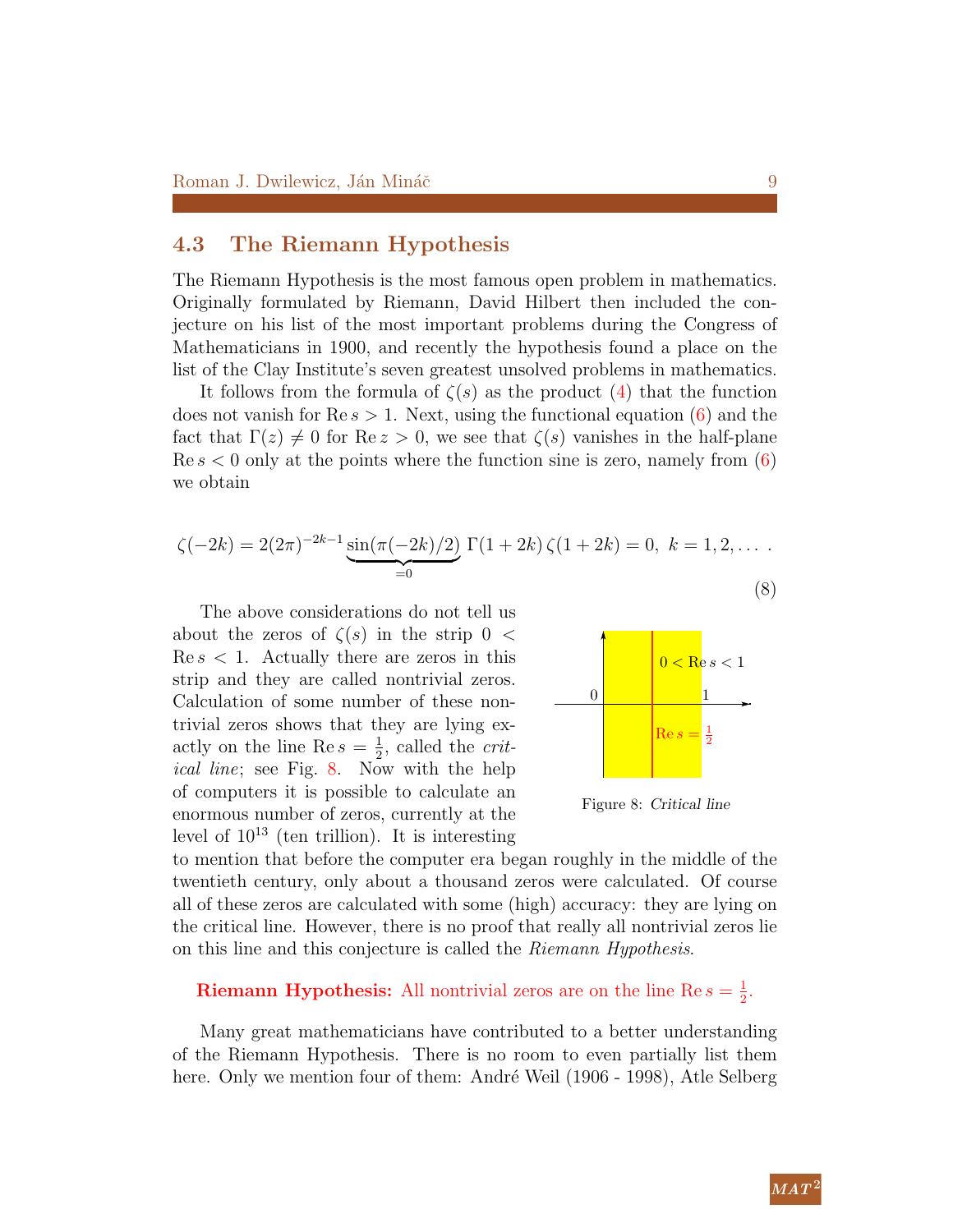(1917 - 2007), Enrico Bombieri (1940 - ), and Alain Connes (1947 - ). The last three received the Fields Medal (in 1950, 1974, and 1982, respectively), which is considered an equivalent to a Nobel Prize in mathematics. The Fields Medal is awarded only to scientists under the age of forty. If someone proves the Riemann Hypothesis and is relatively young, then they surely will receive this prize.



André Weil Atle Selberg





Enrico Bombieri Alain Connes



# 5 What is known about the values of  $\zeta(s)$  at integers?

Here we sum up what is known about the values of the Riemann zeta function at integers. In Section [7](#page-14-0) we discuss these statements more precisely.

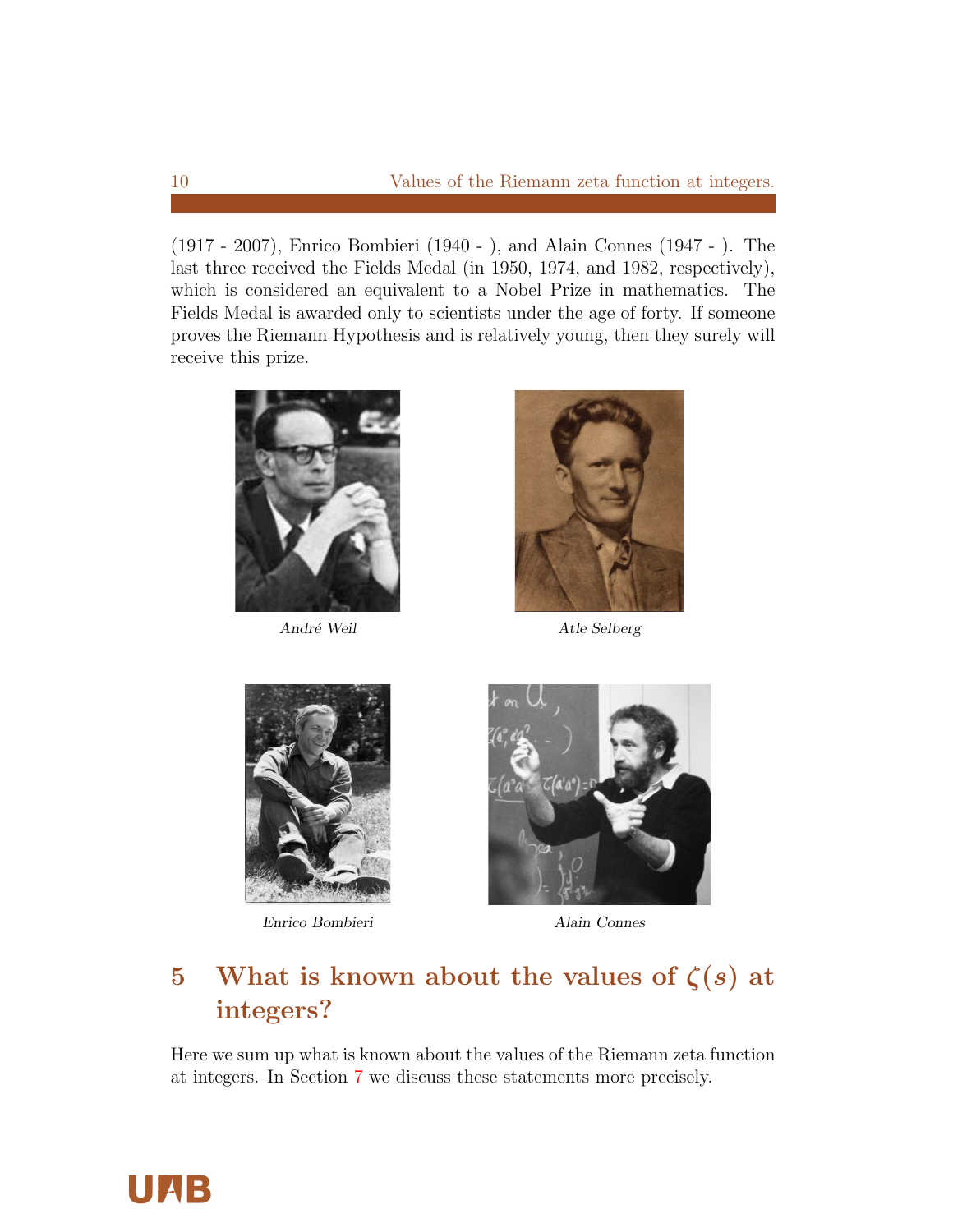- $\zeta(-2k) = 0, k = 1, 2, \ldots$ , these are trivial zeros and are evaluated in [\(8\)](#page-8-2).
- The values  $\zeta(2k)$  for  $k = 1, 2, \ldots$ , have been found by L. Euler in 1734; we give a proof of these formulas in Section [7.](#page-14-0)
- $\zeta(-2k+1)$  for  $k = 1, 2, \ldots$ . When we know  $\zeta(2k)$ , then we can evaluate

$$
\zeta(-2k+1) = 2(2\pi)^{-2k} \sin(\pi(-2k+1)/2) \Gamma(2k) \zeta(2k)
$$
  
= 2(2\pi)^{-2k}(-1)^k (2k-1)!\zeta(2k).

•  $\zeta(2k+1)$  ??? for  $k = 1, 2, \ldots$ . There is a mystery about these values. Among the few known results is that  $\zeta(3)$  is irrational (Apéry) and the results of Rivoal show that there are an infinite number of irrationals among them.

• 
$$
\zeta(0) = -\frac{1}{2}
$$
 follows from (9) and (6).

•  $\zeta(1)$  does not exist, but  $\gamma =$  Euler's constant can be extracted:

$$
\zeta(s) = \frac{1}{s-1} + \gamma + g(s-1), \text{ where } g(s-1) \to 0 \text{ as } s \to 1.
$$
 (9)

Amazingly, it is not known whether  $\gamma$  is rational or not.

## 6 Bernoulli numbers

#### 6.1 An original way to evaluate Bernoulli numbers

To explain some values of the Riemann zeta function at integers, we have to go back and learn about Bernoulli numbers, which were named after Jacob Bernoulli (1654 - 1705). He set a goal for himself to find a formula for the finite sum of powers of consecutive positive integers:

$$
S_k(n) = 1^k + \ldots + (n-1)^k,
$$

where  $k = 1, 2, \ldots, n = 2, 3, \ldots$ . It turned out that  $S_k(n)$ is a polynomial in n of degree  $k + 1$ , as we will see in a moment. Bernoulli was successful in finding a general formula for these polynomials, and as he

<span id="page-10-0"></span>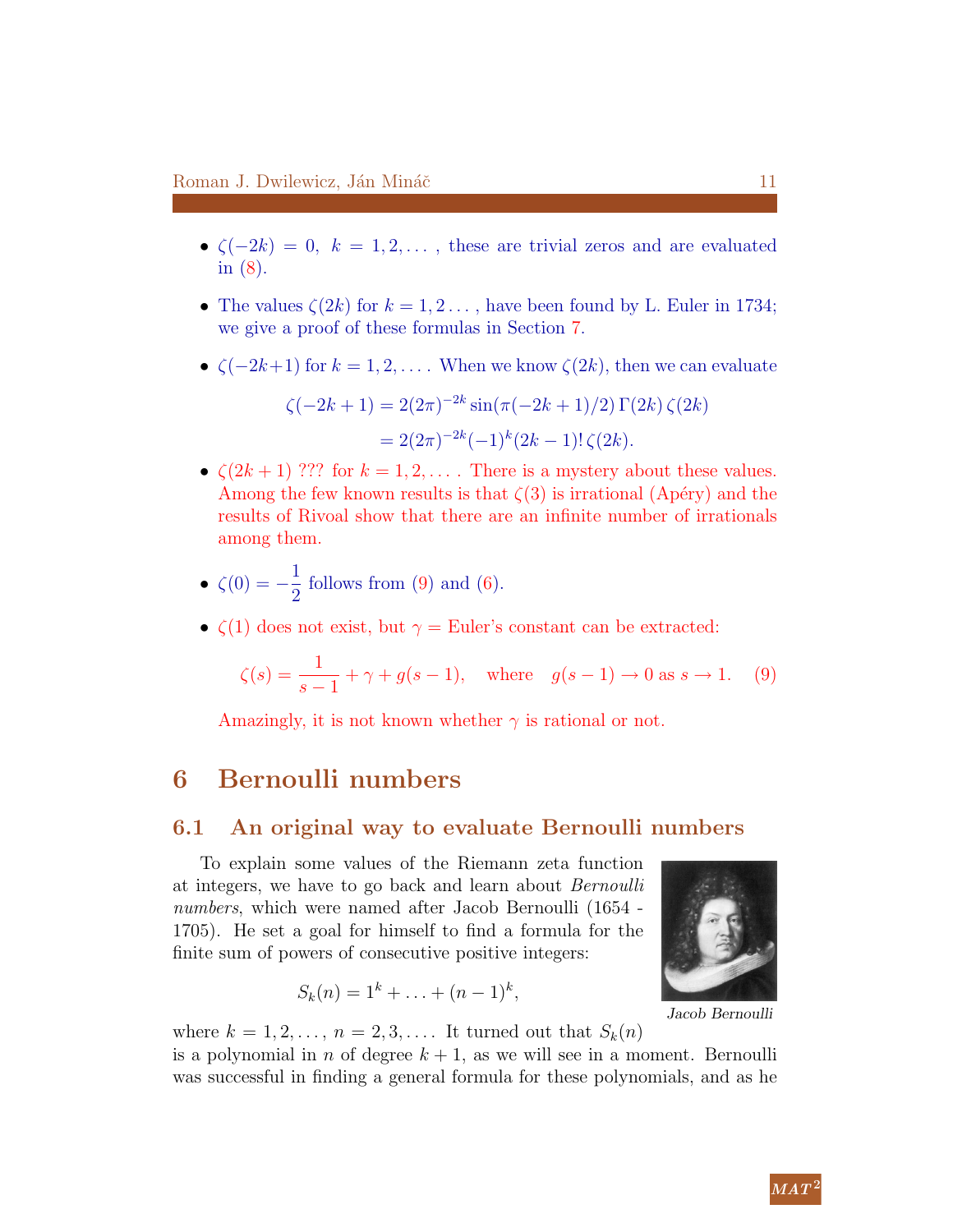wrote in his book, Ars Conjectandi, that "in less than a half of a quarter of an hour he was able to sum the tenth powers of the first thousand integers" (see [\[14\]](#page-24-0)).

There is a large amount of literature on Bernoulli numbers and their relations to various areas of mathematics (see the bibliography [\[9\]](#page-24-7) on this subject between the years 1713 - 1990).

If k is small, then it is relatively easy to find formulas for  $S_k(n)$ , namely

| $S_1(n) = \frac{1}{2}n^2 - \frac{1}{2}n$                              |                                                                                                                                                                                                                                                                                                                                                     |                              |          |                                   |                                         |  |
|-----------------------------------------------------------------------|-----------------------------------------------------------------------------------------------------------------------------------------------------------------------------------------------------------------------------------------------------------------------------------------------------------------------------------------------------|------------------------------|----------|-----------------------------------|-----------------------------------------|--|
| $S_2(n) = \frac{1}{3}n^3 - \frac{1}{2}n^2 + \frac{1}{6}n$             |                                                                                                                                                                                                                                                                                                                                                     |                              |          |                                   |                                         |  |
| $S_3(n) = \frac{1}{4}n^4$ $-\frac{1}{2}n^3$ $+\frac{1}{4}n^2$         |                                                                                                                                                                                                                                                                                                                                                     |                              |          |                                   |                                         |  |
| $S_4(n) = \frac{1}{5}n^5$ $-\frac{1}{2}n^4$ $+\frac{1}{3}n^3$         |                                                                                                                                                                                                                                                                                                                                                     | $-\frac{1}{30}n$             |          |                                   |                                         |  |
| $S_5(n) = \frac{1}{6}n^6 - \frac{1}{2}n^5 + \frac{5}{12}n^4$          |                                                                                                                                                                                                                                                                                                                                                     | $-\frac{1}{19}n^2$           |          |                                   |                                         |  |
| $S_6(n) = \frac{1}{7}n^7 - \frac{1}{2}n^6 + \frac{1}{2}n^5$           |                                                                                                                                                                                                                                                                                                                                                     | $-\frac{1}{6}n^3$            |          | $+\frac{1}{42}n$                  |                                         |  |
| $S_7(n) = \frac{1}{8}n^8 - \frac{1}{2}n^7 + \frac{7}{12}n^6$          |                                                                                                                                                                                                                                                                                                                                                     | $-\frac{7}{24}n^4$           |          | $+\frac{1}{12}n^2$                |                                         |  |
| $S_8(n) = \frac{1}{9}n^9 - \frac{1}{2}n^8 + \frac{2}{3}n^7$           |                                                                                                                                                                                                                                                                                                                                                     | $-\frac{7}{15}n^5$           |          | $+\frac{2}{9}n^3 - \frac{1}{30}n$ |                                         |  |
| $S_9(n) = \frac{1}{10}n^{10} - \frac{1}{2}n^9 + \frac{3}{4}n^8$       |                                                                                                                                                                                                                                                                                                                                                     | $-\frac{7}{10}n^6$           |          |                                   | $+\frac{1}{2}n^4 - \frac{3}{20}n^2$     |  |
| $S_{10}(n) = \frac{1}{11}n^{11} - \frac{1}{2}n^{10} + \frac{5}{6}n^9$ |                                                                                                                                                                                                                                                                                                                                                     | $-n^7\,$                     |          |                                   | $+n^5 - \frac{1}{2}n^3 + \frac{5}{66}n$ |  |
|                                                                       |                                                                                                                                                                                                                                                                                                                                                     |                              |          |                                   |                                         |  |
|                                                                       | $\begin{picture}(160,170) \put(0,0){\line(1,0){10}} \put(10,0){\line(1,0){10}} \put(10,0){\line(1,0){10}} \put(10,0){\line(1,0){10}} \put(10,0){\line(1,0){10}} \put(10,0){\line(1,0){10}} \put(10,0){\line(1,0){10}} \put(10,0){\line(1,0){10}} \put(10,0){\line(1,0){10}} \put(10,0){\line(1,0){10}} \put(10,0){\line(1,0){10}} \put(10,0){\line$ | $\Downarrow$                 |          | $\Downarrow$                      |                                         |  |
|                                                                       | $\frac{1}{k+1}$ $-\frac{1}{2}$ $\frac{k}{12}$                                                                                                                                                                                                                                                                                                       | 0 $-\frac{k(k-1)(k-2)}{720}$ | $\theta$ |                                   |                                         |  |

So we have

$$
S_k(n) = \frac{1}{k+1}n^{k+1} - \frac{1}{2}n^k + \frac{k}{12}n^{k-1} + 0 \cdot n^{k-2} - \frac{k(k-1)(k-2)}{720}n^{k-3} + \cdots
$$

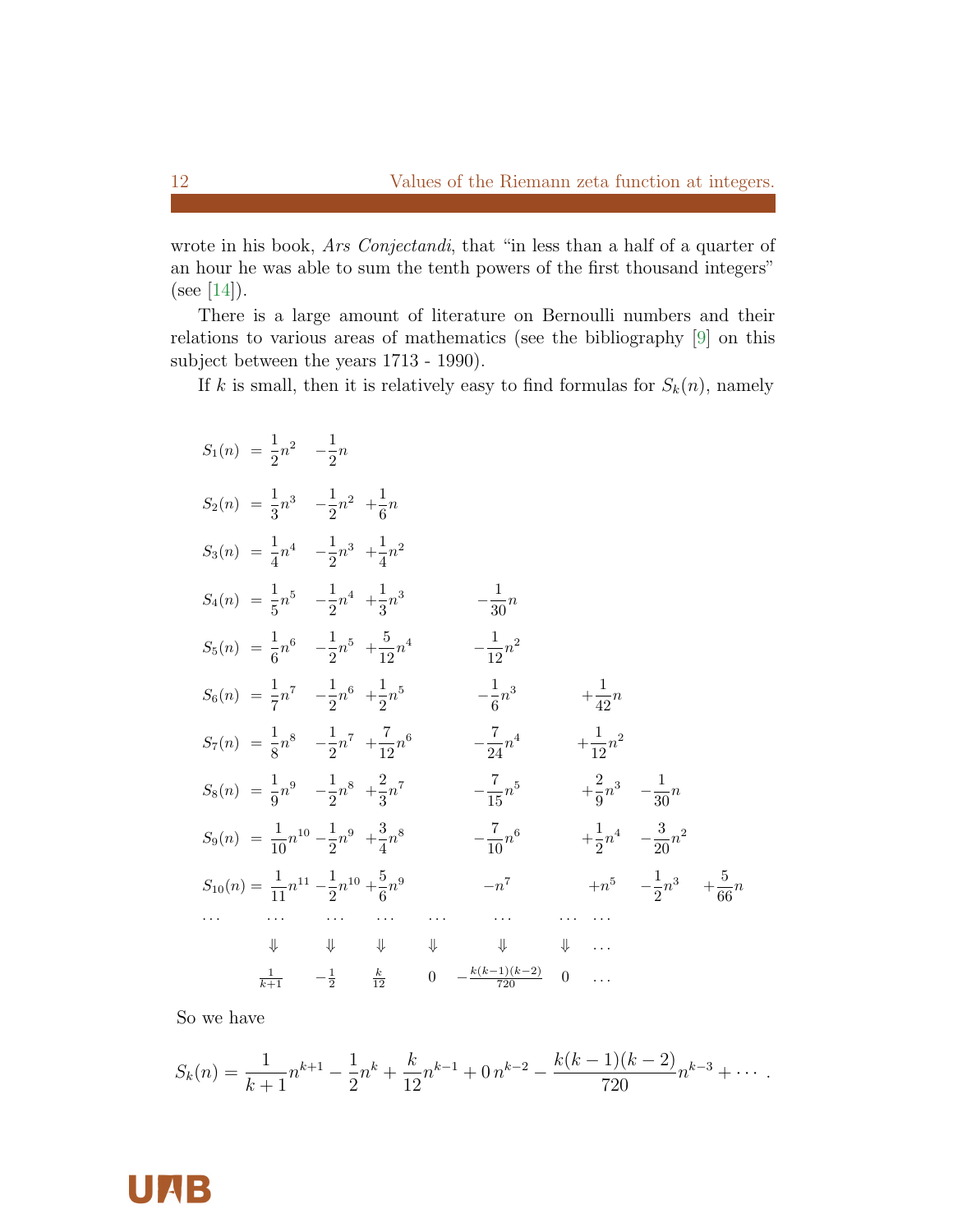For technical reasons, it is better to adjust the coefficients of the polynomial  $S_k(n)$  by the factor  $\frac{1}{k+1}$   $\binom{k+1}{j}$ j  $\setminus$ . Then we get  $S_k(n) = \frac{1}{k+1} \left[ B_0 n^{k+1} + \binom{k+1}{1} \right]$ 1  $\setminus$  $B_1 n^k + \ldots + \binom{k+1}{k}$ k  $\setminus$  $B_k n$ 1 = 1  $k+1$  $\sum$ k  $j=0$  $(k+1)$ j  $\setminus$  $B_j n^{k+1-j}$ . (10)

There are the recurrence relations for  $B_k$ :

<span id="page-12-1"></span>
$$
B_0 = 1,
$$
  
\n
$$
B_0 + 2B_1 = 0,
$$
  
\n
$$
B_0 + 3B_1 + 3B_2 = 0,
$$
  
\n
$$
B_0 + 4B_1 + 6B_2 + 4B_3 = 0,
$$
  
\n... ... ...  
\n
$$
\sum_{j=0}^{k} {k+1 \choose j} B_j = 0, k \ge 1.
$$

These beautiful rational numbers are Bernoulli numbers.

#### 6.2 An analytic way to evaluate Bernoulli numbers

Amazingly, we can evaluate Bernoulli numbers in a completely different way. Consider the holomorphic function

<span id="page-12-0"></span>
$$
\frac{z}{e^z - 1} \quad \text{for} \quad |z| < 2\pi
$$

and expand it into the power series

$$
\frac{z}{e^z - 1} = 1 - \frac{1}{2}z + \frac{1}{2!} \frac{1}{6} z^2 + \frac{1}{4!} (-\frac{1}{30}) z^4 + \dots = \sum_{n=0}^{\infty} B_n \frac{z^n}{n!}.
$$
 (11)

It appears that the coefficients  $B_n$  of the series above are exactly the same numbers which were defined in a completely different way.

The first Bernoulli numbers give a misleading impression that they converge to zero: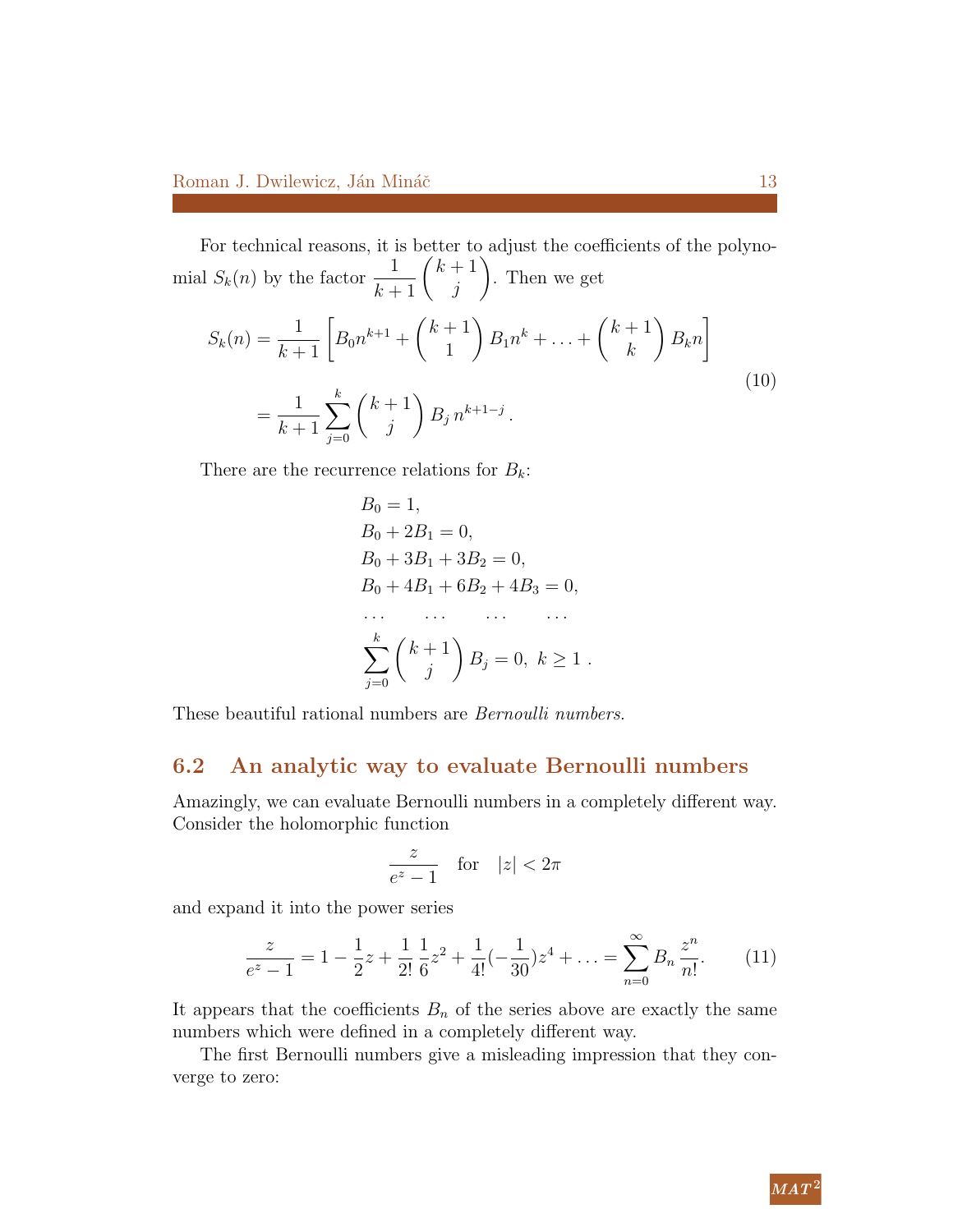| $\, n \,$ | ∽<br>◡ |        | $\Omega$<br>-    | $\Omega$<br>◡ |    | $\tilde{}$<br>∽<br>◡ | ⌒<br>v          | ⇁ | $\check{~}$ | ັ | ┻<br>◡                          |             |
|-----------|--------|--------|------------------|---------------|----|----------------------|-----------------|---|-------------|---|---------------------------------|-------------|
| $\nu_n$   | ۰      | ∩<br>↵ | -<br>$\sim$<br>6 | v             | 30 | ◡                    | $\overline{42}$ | v | 30          | v | -<br>'n<br>◡<br>$\overline{66}$ | 691<br>2730 |

Actually the opposite is true

$$
(-1)^{k+1}B_{2k} > 0
$$
,  $(-1)^{k+1}B_{2k} \sim \frac{2(2k)!}{(2\pi)^{2k}}$  as  $k \longrightarrow \infty$ .

The latter statement means that

$$
\lim_{k \to \infty} \frac{(-1)^{k+1} (2\pi)^{2k} B_{2k}}{2(2k)!} = 1.
$$

## 6.3 Bernoulli polynomials

We can define Bernoulli polynomials in terms of Bernoulli numbers:

<span id="page-13-0"></span>
$$
B_k(x) = \sum_{j=0}^k {k \choose j} B_j x^{k-j},
$$

or by expansion of the complex analytic function

$$
\frac{ze^{xz}}{e^z - 1} = \sum_{k=0}^{\infty} \frac{B_k(x)}{k!} z^k \quad \text{for} \quad |z| < 2\pi \,. \tag{12}
$$

It is not difficult to prove that the polynomials have nice recurrence relations

$$
B_k(x + 1) - B_k(x) = kx^{k-1} \text{ if } k \ge 1,
$$
  
\n
$$
B_k(0) = B_k(1) \text{ if } k \ge 2.
$$

From the definition of the Bernoulli numbers  $(11)$  and polynomials  $(12)$ , we immediately obtain

$$
B_k = B_k(0) \quad \text{for all} \quad k \ge 1.
$$

Using these properties we see that the sums  $S_k(n)$  in [\(10\)](#page-12-1) can be expressed in terms of Bernoulli polynomials:

$$
S_k(n) = \frac{B_{k+1}(n) - B_{k+1}}{k+1} = \frac{B_{k+1}(n) - B_{k+1}(0)}{k+1} = \frac{B_{k+1}(n) - B_{k+1}(1)}{k+1}.
$$

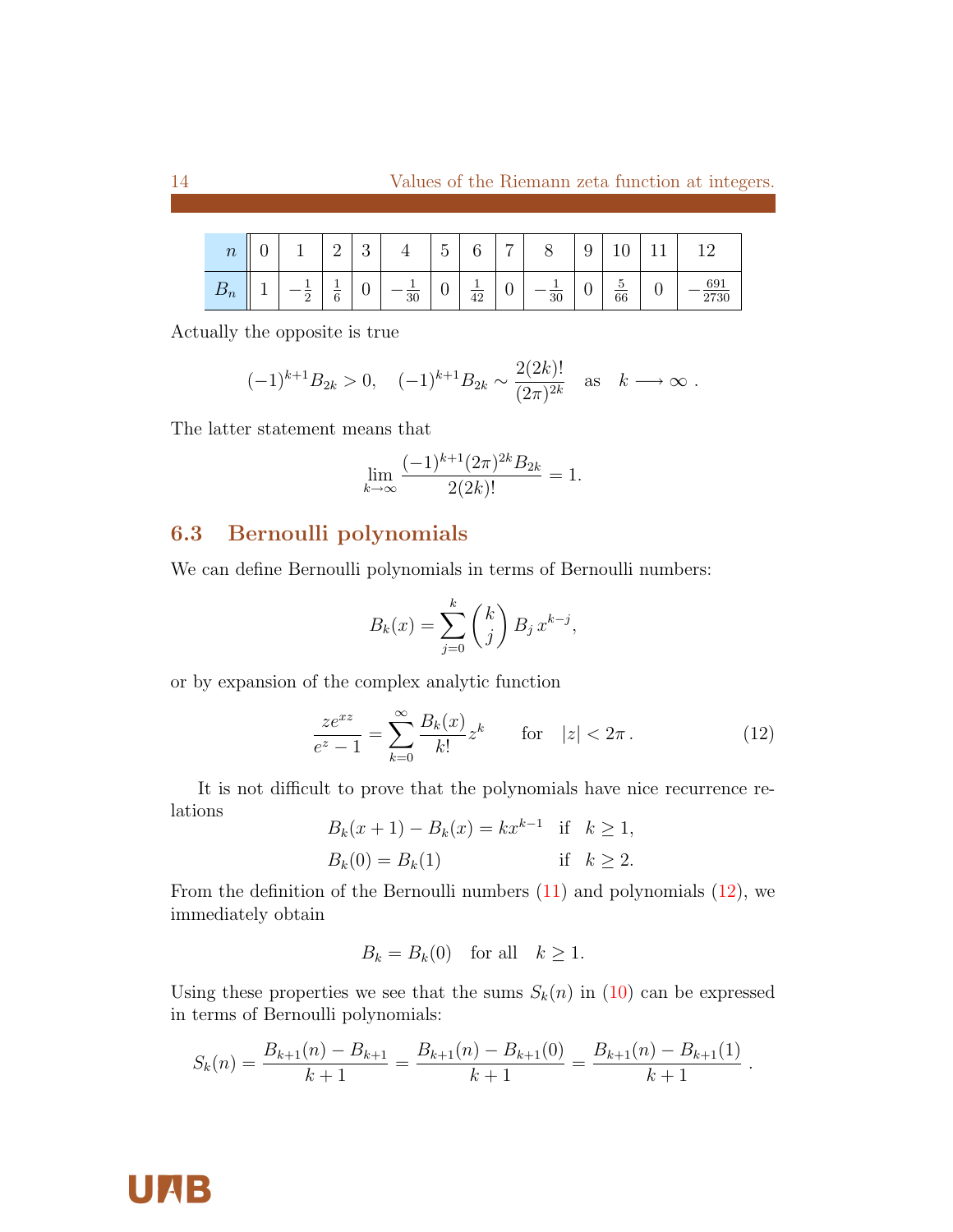# <span id="page-14-0"></span>7 What is known about some values at integers?

## 7.1 Euler's calculations of  $\zeta(2k)$

After several years of struggle, Leonhard Euler proved in 1734 a stunning formula for  $\zeta(2k)$ , where *n* is a natural number. For  $|z| < \pi$  we have

$$
z \cot z = z \frac{\cos z}{\sin z} = 1 - 2 \sum_{n=1}^{\infty} \frac{z^2}{n^2 \pi^2 - z^2}
$$
  
=  $1 - 2 \sum_{n=1}^{\infty} \frac{z^2}{n^2 \pi^2} \frac{1}{1 - \left(\frac{z}{n\pi}\right)^2}$   
=  $1 - 2 \sum_{n=1}^{\infty} \frac{z^2}{n^2 \pi^2} \sum_{k=0}^{\infty} \left(\frac{z}{n\pi}\right)^{2k}$   
=  $1 - 2 \sum_{k=0}^{\infty} \left(\sum_{n=1}^{\infty} \frac{1}{n^{2k+2}}\right) \frac{z^{2k+2}}{\pi^{2k+2}}$   
=  $1 - 2 \sum_{k=1}^{\infty} \left(\sum_{n=1}^{\infty} \frac{1}{n^{2k}}\right) \frac{z^{2k}}{\pi^{2k}}$ .

Another formula for  $z \cot z$ :

$$
z \cot z = z \frac{\cos z}{\sin z} = iz \frac{e^{iz} + e^{-iz}}{e^{iz} - e^{-iz}} = iz + \frac{2iz}{e^{2iz} - 1} = 1 + \sum_{k=2}^{\infty} B_k \frac{(2iz)^k}{k!},
$$

where  $B_k$  are Bernoulli numbers. Comparing the coefficients of powers of  $z^k$ from the above two calculations, we get the famous formula

$$
\zeta(2k) = (-1)^{k+1} \frac{(2\pi)^{2k}}{2(2k)!} B_{2k}.
$$

Just the first few values:

$$
\zeta(2) = \frac{\pi^2}{6}, \quad \zeta(4) = \frac{\pi^4}{90}, \quad \zeta(6) = \frac{\pi^6}{945}, \quad \zeta(8) = \frac{\pi^8}{9450}.
$$

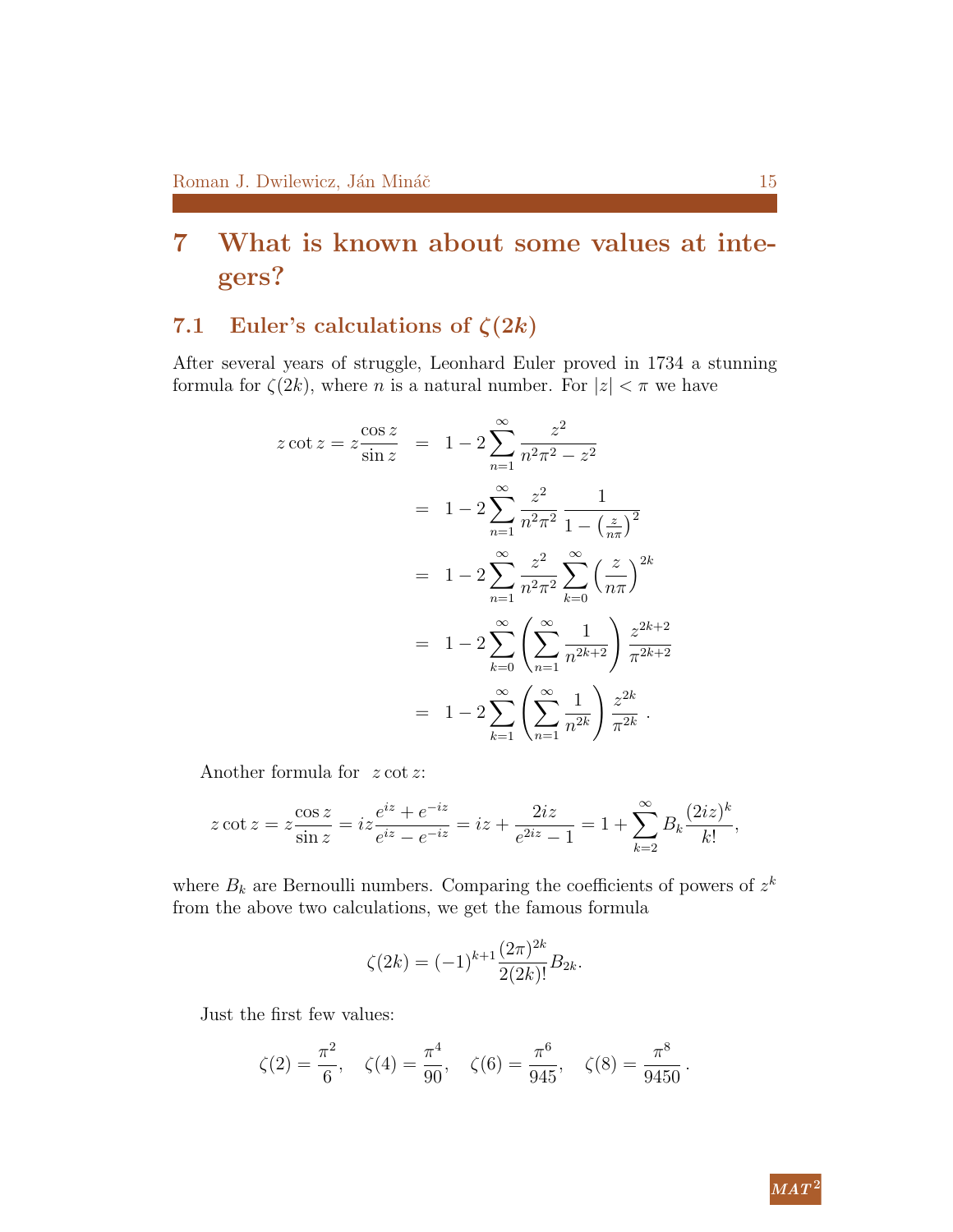.

## 7.2 Are the relations between  $\zeta(k)$  and  $B_k$  accidental?

What are the following sums? If we just formally substitute in formula [\(3\)](#page-2-0) for  $\zeta(s)$  arguments  $s = 0, -1, -2, \ldots$ , ignoring the fact that our series diverges, we obtain:

| $1 + 1 + 1 + \ldots$                                  | $=\zeta(0)$ =                        | $-\frac{1}{2}$                   |
|-------------------------------------------------------|--------------------------------------|----------------------------------|
| $1 + 2 + 3 + \ldots =$                                | $= \zeta(-1) =$                      | $-\frac{1}{12}$                  |
| $1^2 + 2^2 + 3^2 + \ldots =$                          | $=\zeta(-2) =$                       | $\begin{array}{c} 0 \end{array}$ |
| وكوفا التوقيق التوجيد المتحدث والمتوارث وكبور التواصي |                                      |                                  |
| $1^k + 2^k + 3^k + \ldots =$                          | $= \zeta(-k) = -\frac{B_{k+1}}{k+1}$ |                                  |

The relations between  $\zeta(k)$  and  $B_k$  are not accidental! In paper [\[17\]](#page-24-8) we have the following calculations, where in  $S_k(n)$  the argument n is replaced by a variable  $x$  and then the corresponding function is integrated over the interval  $[0, 1]$ :

$$
1 + \ldots + 1 = n - 1 \iff x - 1 \iff \int_0^1 (x - 1) \, dx = -\frac{1}{2} = \zeta(0),
$$

$$
1+\ldots+(n-1)=\frac{n(n-1)}{2}\leadsto\frac{x(x-1)}{2}\leadsto\int_0^1\frac{x(x-1)}{2}dx=-\frac{1}{12}=\zeta(-1),
$$

$$
1^{2} + \ldots + (n - 1)^{2} = \frac{n(n - 1)(2n - 1)}{6} \rightsquigarrow \frac{x(x - 1)(2x - 1)}{6} \rightsquigarrow
$$

$$
\rightsquigarrow \int_{0}^{1} \frac{x(x - 1)(2x - 1)}{6} dx = 0 = \zeta(-2),
$$

$$
S_k(n) = 1^k + \ldots + (n-1)^k \rightsquigarrow S_k(x) \rightsquigarrow \int_0^1 S_k(x) dx = -\frac{B_{k+1}}{k+1} = \zeta(-k).
$$

See also [\[18\]](#page-24-2) and [\[12\]](#page-24-1) for another nice variant of obtaining this relation in a very simple way.

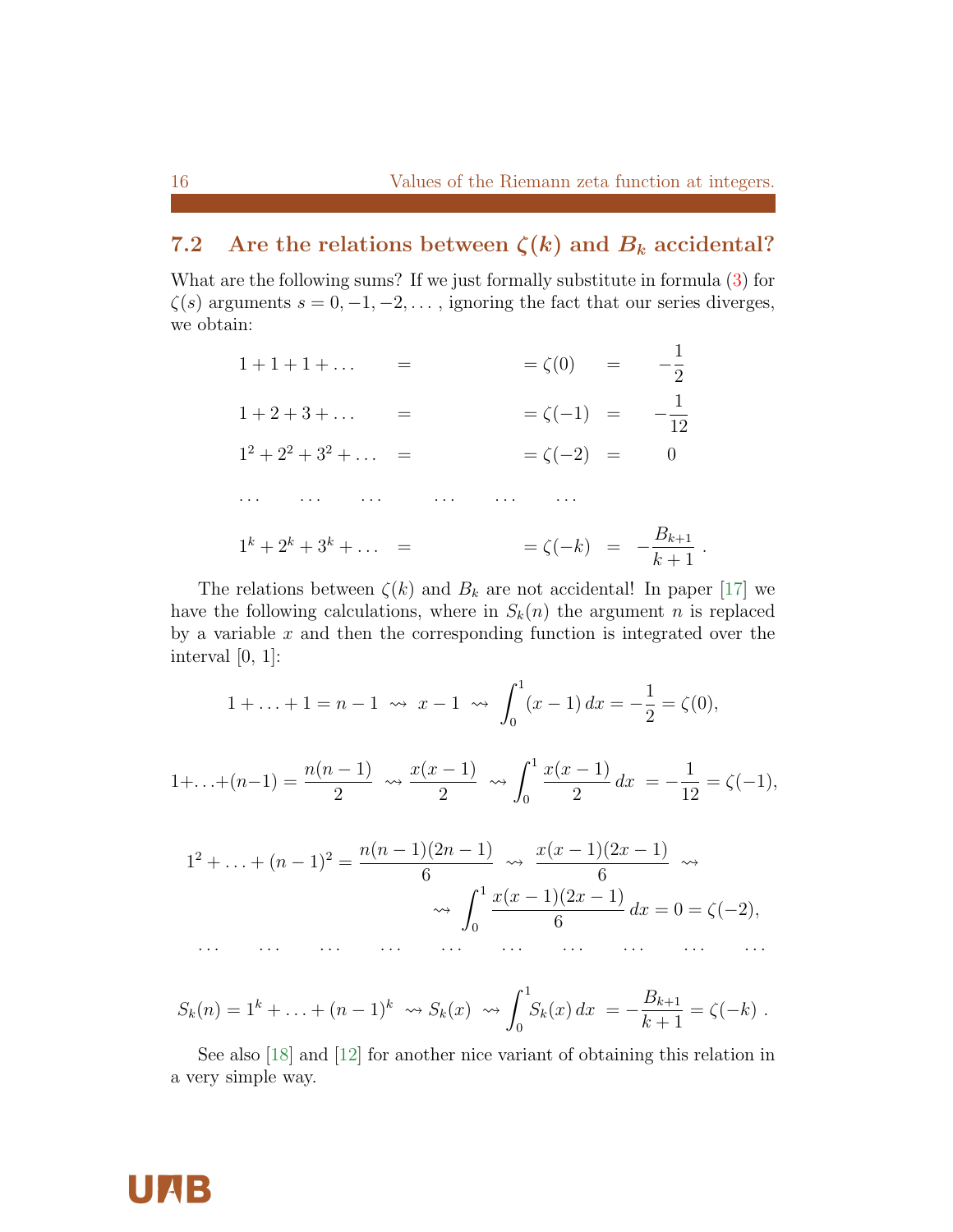## 7.3 What is known about  $\zeta(2k+1)$ ?

One of the most spectacular discoveries about  $\zeta(2k+1)$  was the proof by R. Apéry in 1978 that  $\zeta(3)$  is irrational (see Apéry [\[2\]](#page-23-5)). Apéry gave another formula for this value in terms of a series that converges quickly

<span id="page-16-0"></span>
$$
\zeta(3) = \sum_{k=1}^{\infty} \frac{1}{k^3} = \frac{5}{2} \sum_{k=1}^{\infty} \frac{(-1)^k}{k^3 \binom{2k}{k}}.
$$
\n(13)

There is a theorem in number theory which says that if a series of rational numbers converges "fast enough", then the sum of the series is an irrational number. The series on the right of  $(13)$  satisfies the assumption of this theorem, therefore the conclusion is that  $\zeta(3)$  is irrational.

There are also similar formulas for  $\zeta(2)$  and  $\zeta(4)$ 

$$
\sum_{k=1}^{\infty} \frac{1}{k^2} = 3 \sum_{k=1}^{\infty} \frac{1}{k^2 \binom{2k}{k}}, \qquad \sum_{k=1}^{\infty} \frac{1}{k^4} = \frac{36}{17} \sum_{k=1}^{\infty} \frac{1}{k^4 \binom{2k}{k}},
$$

however explicit formulas for these values were already found by Euler, namely  $\pi^2/6$  and  $\pi^4/90$ , respectively. Unfortunately there are no related formulas for other values  $\zeta(n)$ ,  $n = 5, 6, 7, \ldots$ , which give at least the irrationality of them. For a simple version of Apéry's proof, the reader is referred to a paper by Van der Poorten [\[22\]](#page-25-2).

Relatively recently, other substantial, remarkable results were obtained by Tanguy Rivoal and others. We have

Theorem 1 (Rivoal, 2000, [\[19\]](#page-24-9)) There are infinitely many irrational values of the Riemann zeta function at odd positive integers. Moreover, if

$$
N(n) = # irrational numbers among \zeta(3), \zeta(5), \ldots, \zeta(2n+1),
$$

then

$$
N(n) \ge C \log n \quad \text{for } n \text{ large, where } C \text{ can be taken } \frac{1}{2(1 + \log 2)}.
$$

**Theorem 2 (Rivoal, 2002, [\[20\]](#page-24-10))** At least one of the nine numbers  $\zeta(5)$ ,  $\zeta(7), \ldots, \zeta(21)$  is irrational.

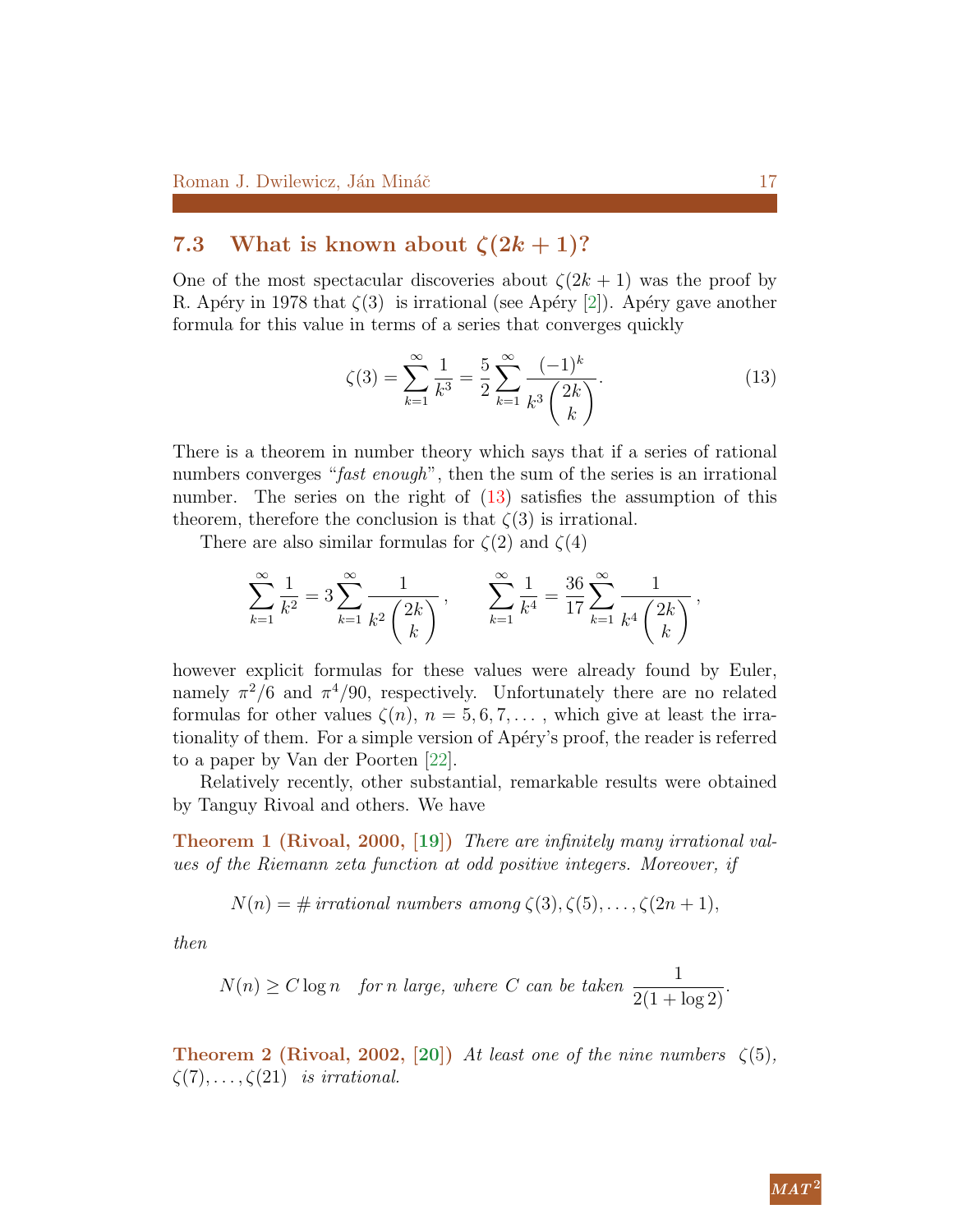A reviewer for Math. Reviews, Vadim Zudilin, of Rivoal's 2002 paper, improved the result:

**Theorem 3 (V. Zudilin, 2001, [\[24\]](#page-25-4))** At least one of the four numbers  $\zeta(5)$ ,  $\zeta(7), \zeta(9), \zeta(11)$  is irrational.

# 8 Relations between the values of the zeta function

The best result about the values  $\zeta(2k+1), k = 1, 2, \ldots$ , would be if there are explicit formulas as in the case of  $\zeta(2k)$ . However, currently it seems a very difficult problem. Another significant result would be to give finite relations between the values  $\zeta(2k+1)$ , involving only a finite number of such values in a single relation, or show that there are no such relations. Again, it looks like a very difficult problem.

In the remaining part of this note, we describe a result which was ob-tained by the authors [\[10\]](#page-24-11) giving infinite relations between  $\zeta(2k+1)$ . In the literature, one can find many infinite relations among these values. The significance of the result in [\[10\]](#page-24-11) is in its universality: plugging a holomorphic function from a relatively large class of functions, we get an infinite relation between the values  $\zeta(2k+1), k = 1, 2, \ldots$ .

#### 8.1 The values of  $\zeta(n)$  in terms of integrals

The following formulas are well-known in the literature:

$$
\frac{1}{j^{2k}} = \frac{(-1)^{k-1}(2\pi)^{2k}}{(2k)!} \int_0^1 B_{2k}(t) \cos(2\pi j t) dt ,
$$
  

$$
\frac{1}{j^{2k+1}} = \frac{(-1)^{k-1}(2\pi)^{2k+1}}{(2k+1)!} \int_0^1 B_{2k+1}(t) \sin(2\pi j t) dt ,
$$

where  $j, k = 1, 2, \ldots$ , and  $k = 0$  in the second formula is allowed.

Then, using the standard summation formulas for sine and cosine

$$
\frac{1}{2} + \cos\theta + \cos(2\theta) + \ldots + \cos(n\theta) = \frac{\sin((n+1/2)\theta)}{2\sin(\theta/2)}
$$



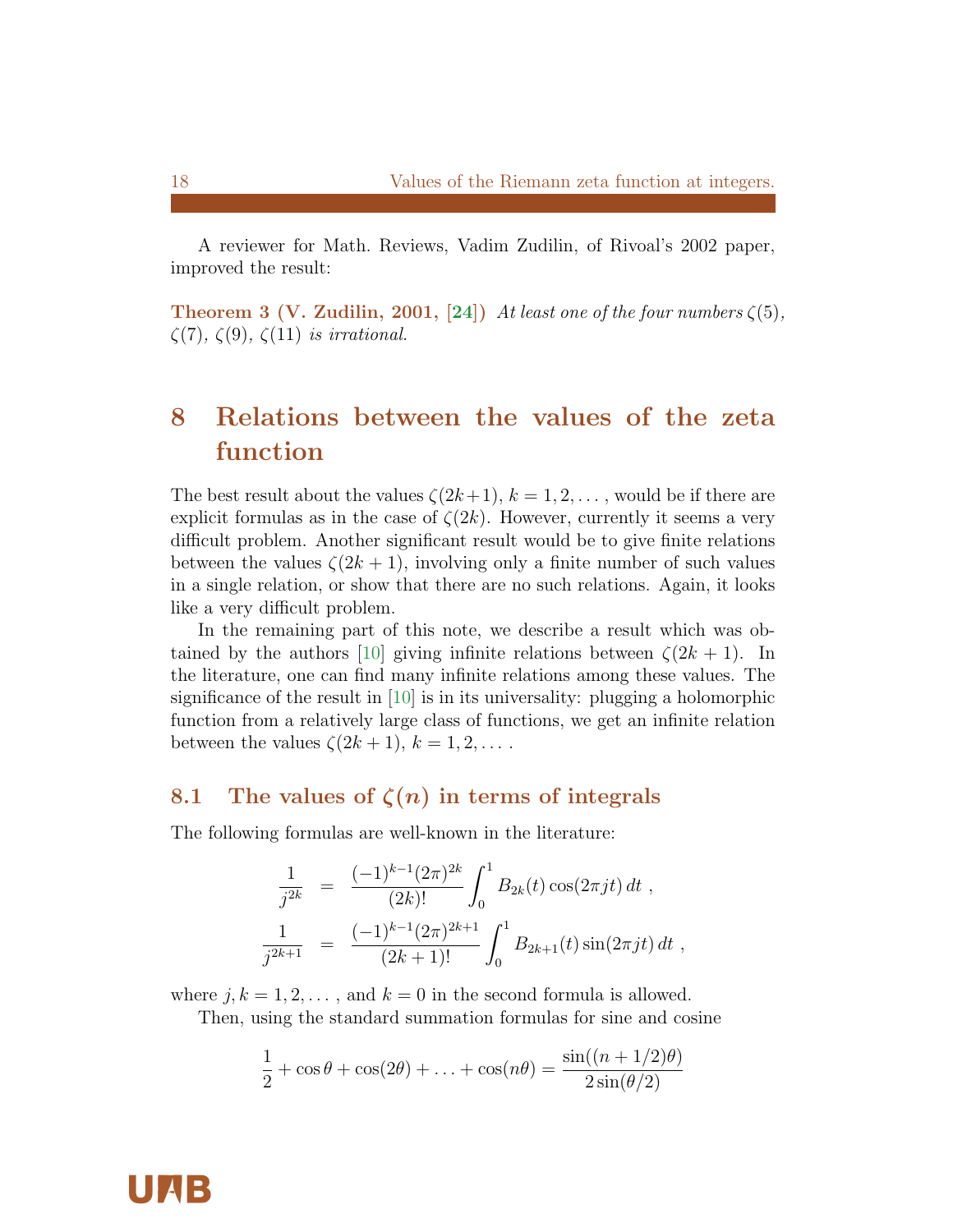and

$$
\sin \theta + \sin(2\theta) + \ldots + \sin(n\theta) = \frac{\cos(\theta/2) - \cos((n+1/2)\theta)}{2\sin(\theta/2)} ,
$$

we obtain:

In the even case

<span id="page-18-0"></span>
$$
\zeta(2k) = \lim_{n \to \infty} \sum_{j=1}^{n} \frac{1}{j^{2k}} = \frac{(-1)^{k-1} (2\pi)^{2k}}{2 (2k)!} \lim_{n \to \infty} \int_{0}^{1} B_{2k}(t) \frac{\sin((2n+1)\pi t)}{\sin(\pi t)} dt
$$

$$
= \frac{(-1)^{k-1} (2\pi)^{2k}}{2 (2k)!} B_{2k} \tag{14}
$$

and in the odd case

<span id="page-18-1"></span>
$$
\zeta(2k+1) = \lim_{n \to \infty} \sum_{j=1}^{n} \frac{1}{j^{2k+1}}
$$
  
= 
$$
\frac{(-1)^{k-1}(2\pi)^{2k+1}}{(2k+1)!} \lim_{n \to \infty} \int_{0}^{1} B_{2k+1}(t) \frac{\cos(\pi t) - \cos((2n+1)\pi t)}{2\sin(\pi t)} dt
$$
  
= 
$$
\frac{(-1)^{k-1}(2\pi)^{2k+1}}{2(2k+1)!} \int_{0}^{1} B_{2k+1}(t) \cot(\pi t) dt.
$$
 (15)

#### 8.2 Class of functions  $\mathscr B$

In mathematics, the most common expansions of functions are power series expansions, i.e., with respect to  $\{(z-c)^n\}_{n=0}^{\infty}$  or Fourier series expansions, i.e., with respect to  $\{\cos(nz)\}_{n=0}^{\infty}$  and  $\{\sin(nz)\}_{n=1}^{\infty}$ , namely

$$
f(z) = \sum_{n=0}^{\infty} a_n (z - c)^n
$$
 or  $f(z) = a_0 + \sum_{n=1}^{\infty} (a_n \cos(nz) + b_n \sin(nz)).$ 

However, in many situations, expansions with respect to other families of functions are important as well. Taking into account the formulas [\(14\)](#page-18-0) and [\(15\)](#page-18-1) for values of the zeta function in terms of integrals, expansions of functions with respect to the Bernoulli polynomials seem to be useful. Not all functions can be expanded in terms of Bernoulli polynomials. There are some restrictions on the class of such functions. A very nice book [\[7\]](#page-23-6) related to this subject is by Boas and Buck.

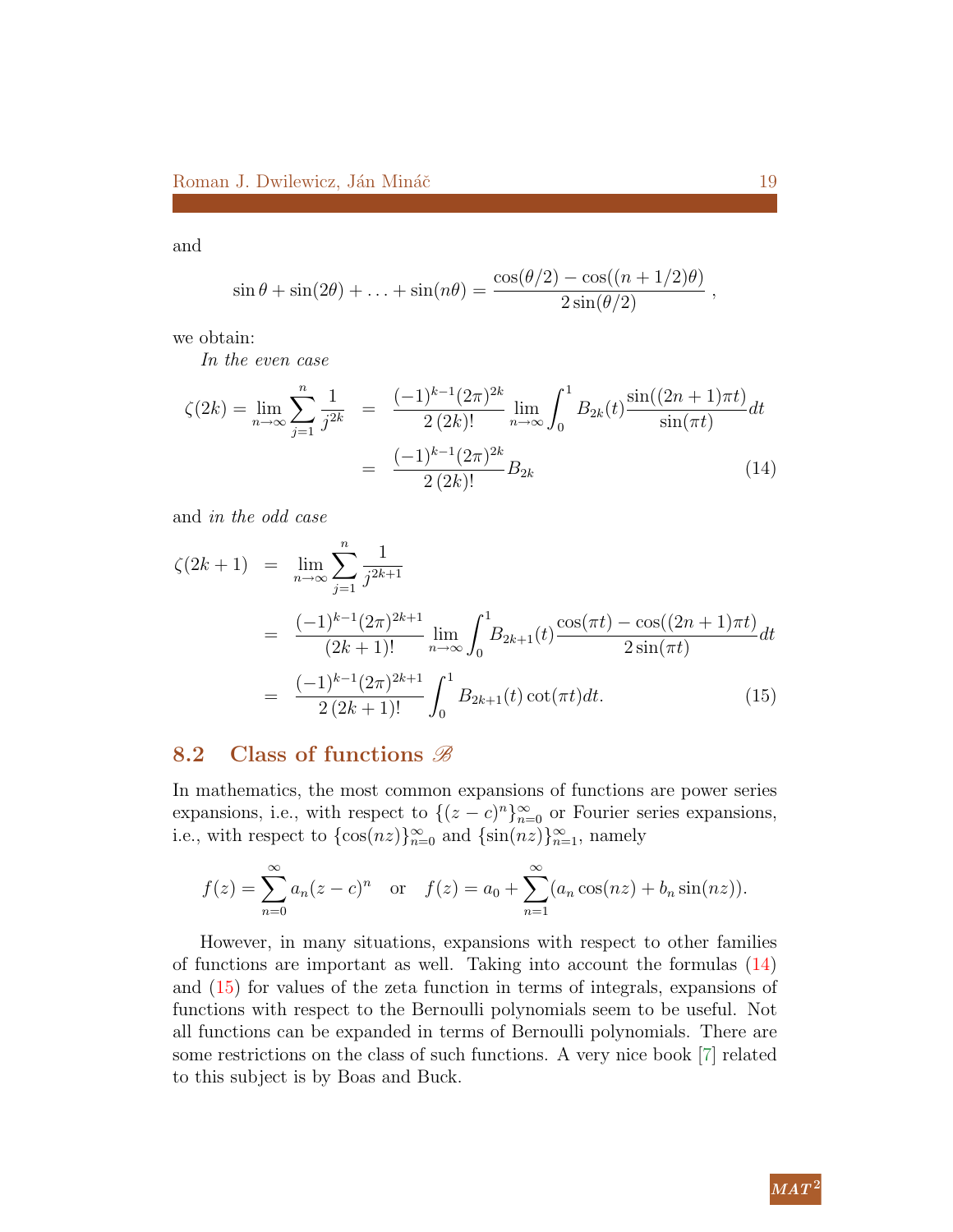

Figure 9: Polydisc and its neighborhood

We define the following class  $\mathscr B$  of functions. Let  $f = f(z, t)$  be a holomorphic function of two variables in a neighborhood of the closed polydisc, i.e.,  $|z| \le a$   $(a > 0)$ ,  $|t| \le 1$ ,

$$
f(z,t) = \sum_{n,k=0}^{\infty} a_{nk} z^n t^k,
$$

for  $|z| < a + \varepsilon$ ,  $|t| < 1 + \varepsilon$ , where  $\varepsilon > 0$  is a small real number. Moreover, assume that  $f$  has the property

$$
f(z,t) = \sum_{n=0}^{\infty} f_n(t) z^n,
$$

and for each  $n = 0, 1, \ldots$  there exist constants  $c_{nj}, j = 0, 1, \ldots$ , such that

$$
f_n(t) = \sum_{j=0}^{\infty} c_{nj} B_j(t) \qquad \text{converges for} \quad |t| < 1 + \varepsilon,
$$

that is, each  $f_n$  can be expanded into a series with respect to Bernoulli polynomials.

We also define a subclass  $\mathscr{B}_0 \subset \mathscr{B}$  of functions. Let  $f = f(z, t)$  be a holomorphic function of two variables in the closed polydisc  $|z| \le a$   $(a > 0)$ ,  $|t| \leq 1$ , as above. Moreover, assume that f has the property

<span id="page-19-0"></span>
$$
f(z,t) = \sum_{n=0}^{\infty} f_n(t) z^n,
$$
\n(16)



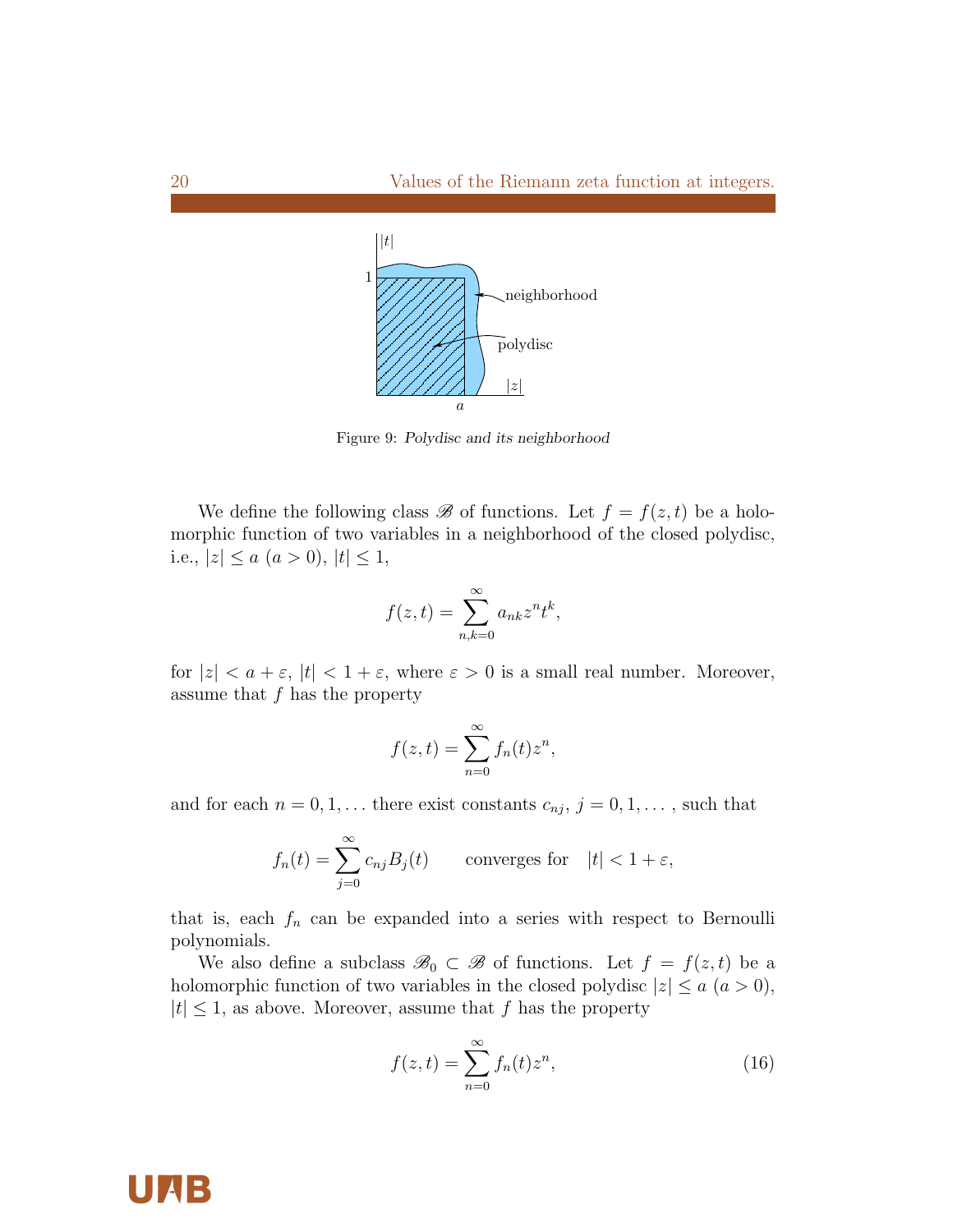where  $f_n(t)$  is a polynomial of degree  $l_n$ . Since

$$
t^{n} = \frac{1}{n+1} + \sum_{k=1}^{n} {n+1 \choose k} B_{k}(t),
$$

therefore we have  $\mathscr{B}_0 \subset \mathscr{B}$ .

#### 8.3 Formulation of results

Let

$$
f(z,t) = \sum_{n=0}^{\infty} f_n(t) z^n
$$
,  $f_n(t) = \sum_{j=0}^{\infty} c_{nj} B_j(t)$ 

<span id="page-20-0"></span>have the meaning as in the preceding subsection.

**Theorem 4** ([\[10\]](#page-24-11)) If  $f \in \mathcal{B}$  and additionally  $f(z, 0) = f(z, 1) \equiv 0$ , then

$$
\int_0^1 f(z,t) \cot(\pi t) dt = \sum_{n=0}^\infty \left[ \sum_{k=1}^\infty a_{n,2k+1} \zeta(2k+1) \right] z^n,
$$

where

$$
a_{n,2k+1} = \frac{2(-1)^{k+1}(2k+1)!}{(2\pi)^{2k+1}} c_{n,2k+1} .
$$

**Remark.** The results are valid for any  $f \in \mathcal{B}$  without the assumption  $f(z, 0) = f(z, 1) \equiv 0$  if instead of the function  $f = f(z, t)$  we take

$$
\tilde{f}(z,t) = f(z,t) - f(z,0) - t(f(z,1) - f(z,0)).
$$

<span id="page-20-1"></span>Corollary 1 ([\[10\]](#page-24-11)) If  $f \in \mathcal{B}_0$  and additionally  $f(z, 0) = f(z, 1) \equiv 0$ , then for each n there are complex constants  $a_{n,2k+1}$ ,  $3 \leq 2k+1 \leq l_n$ , where  $l_n = \text{deg } f_n$ , such that

$$
\int_0^1 f(z,t) \cot(\pi t) dt = \sum_{n=0}^\infty \left[ \sum_{3 \le 2k+1 \le l_n} a_{n,2k+1} \zeta(2k+1) \right] z^n.
$$

A natural question is: which functions  $f(z, t)$  produce trivial relations in Theorem [4](#page-20-0) and Corollary [1?](#page-20-1) In the cases

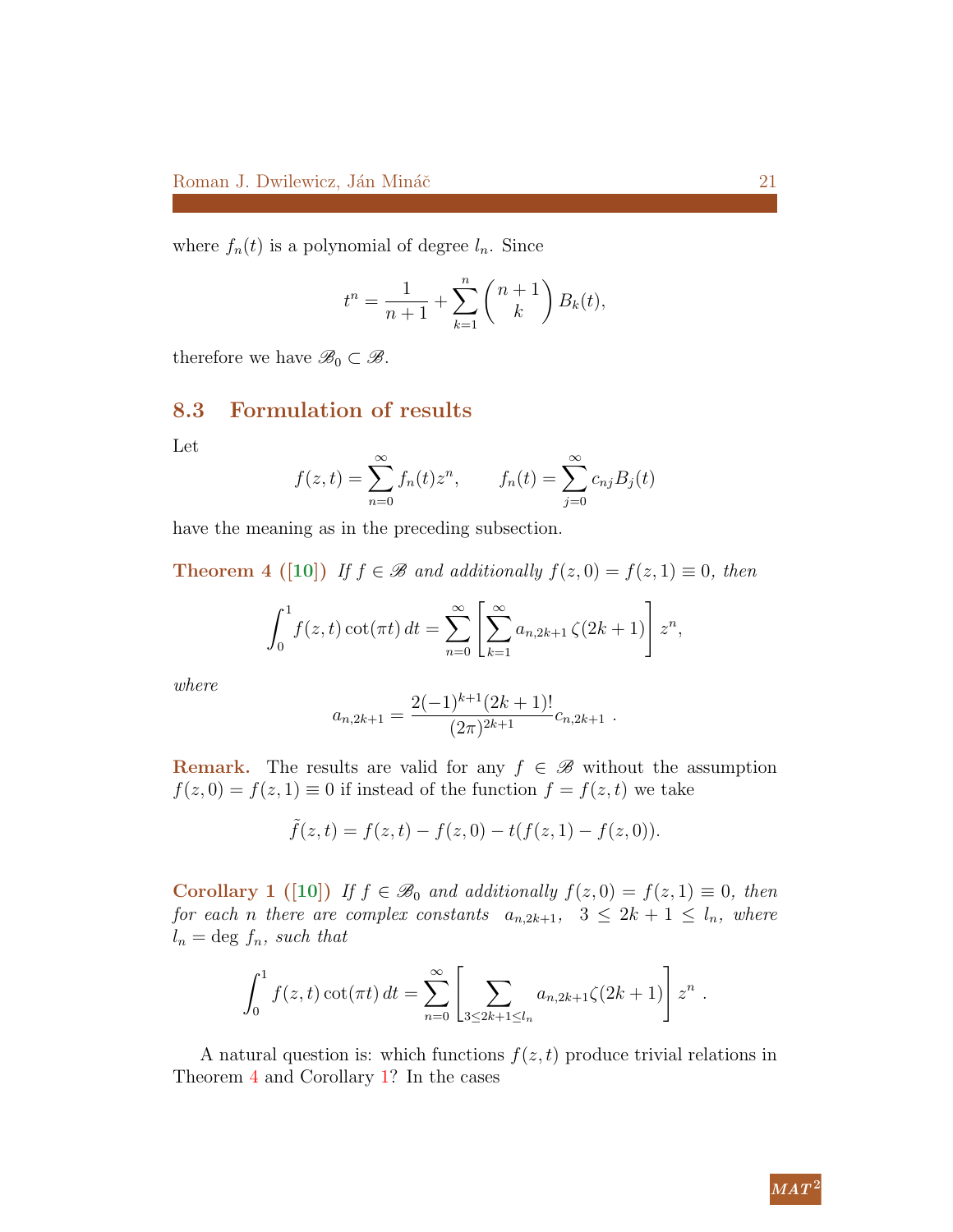- $f = f(z, t)$  polynomial in  $(z, t)$ ;
- $f = f(z, t) = g(z)h(t)$ , where g, h are holomorphic functions;

then theorem [4](#page-20-0) and Corollary [1](#page-20-1) do not provide any information, just trivial identities.

However, if

•  $f(z, t) = f(zt)$ , where f is a holomorphic function in the closed unit disc (here  $f$  has a double meaning) with a power series with infinitely many nonzero coefficients, i.e.,

<span id="page-21-0"></span>
$$
f(z,t) = \sum_{n=0}^{\infty} a_n t^n z^n, \quad a_n \neq 0 \quad \text{for infinitely many } n; \qquad (17)
$$

- a generalization of the above case: let  $f = f(z, t)$  be from the class  $\mathscr{B}_0$ , i.e., as in  $(16)$ , where  $f_n(t)$  are polynomials; assume additionally that the degrees of these polynomials are not bounded, i.e.,  $\max_n(\deg f_n) =$ ∞;
- most of the functions from the class  $\mathscr{B}$ ;

we get nontrivial equalities.

Finally we formulate one more corollary of Theorem [4](#page-20-0) when applying it to functions from [\(17\)](#page-21-0).

**Corollary 2** Assume that  $f(z,t) = f(zt)$  as in [\(17\)](#page-21-0) and additionally  $f(0) =$ 0. Then

<span id="page-21-1"></span>
$$
\int_0^1 [f(zt) - tf(z)] \cot(\pi t) dt =
$$
\n
$$
= \sum_{n=3}^\infty a_n \left[ \sum_{3 \le 2k+1 \le n} \frac{2(-1)^{k+1}(2k+1)!}{(2\pi)^{2k+1}} \left( \frac{n+1}{2k+1} \right) \zeta(2k+1) \right] z^n .
$$
\n(18)

Some comments regarding the above corollary. If we can find a function f as in [\(17\)](#page-21-0) and are able to evaluate explicitly the integral on the left-hand side of  $(18)$ , say

$$
\int_0^1 [f(zt) - tf(z)] \cot(\pi t) dt = \sum_{n=3}^\infty c_n z^n,
$$

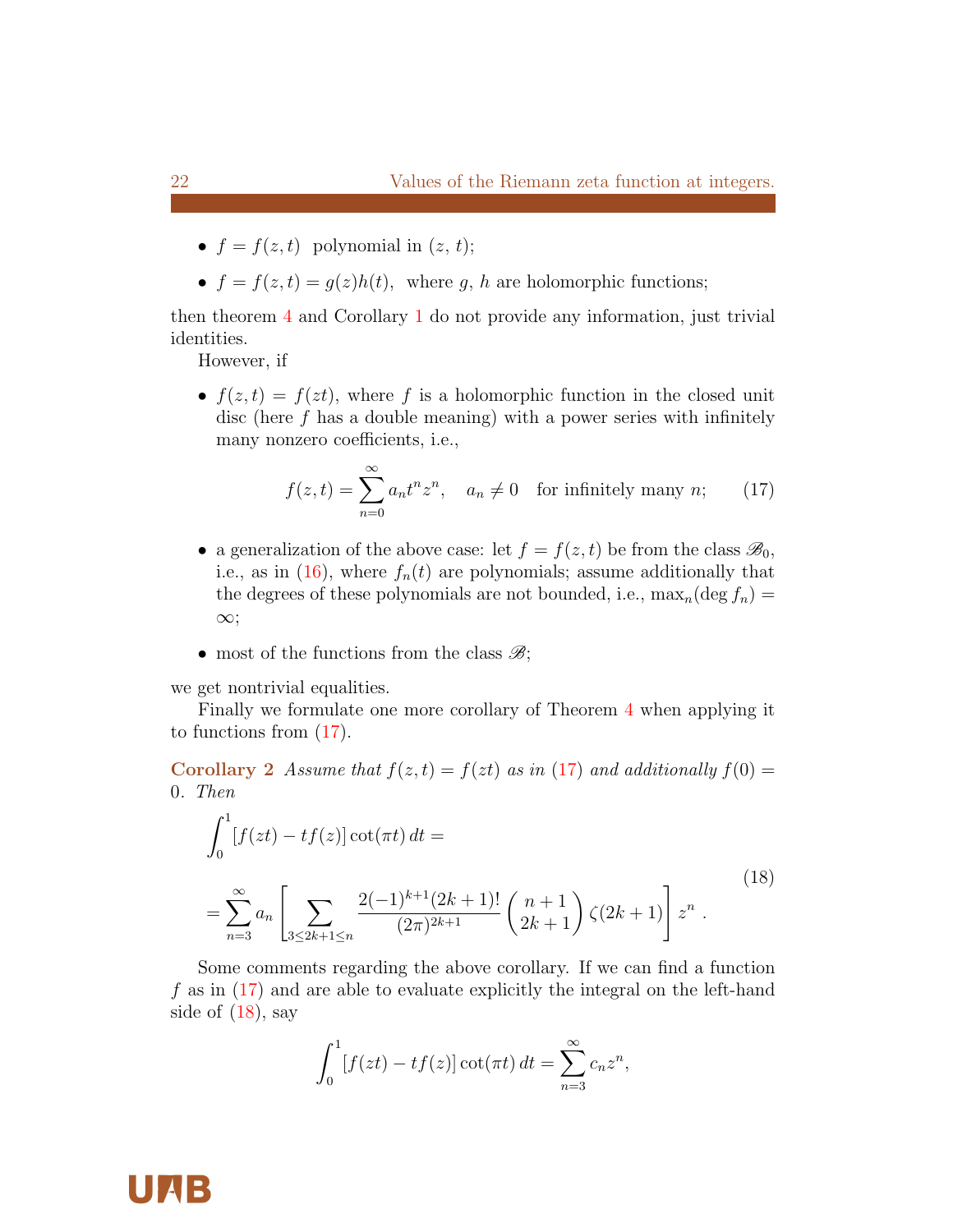then from [\(18\)](#page-21-1) we get finite relations between the values  $\zeta(2k+1)$ , namely

$$
\sum_{3\leq 2k+1\leq n} \frac{2(-1)^{k+1}(2k+1)!}{(2\pi)^{2k+1}} \binom{n+1}{2k+1} \zeta(2k+1) = c_n/a_n \quad \text{if } a_n \neq 0.
$$

This would be a fantastic result. However, the question whether it is possible or not to find such a function  $f$  is open. Similar considerations hold for any function from the class  $\mathscr{B}_0$ .

#### 8.4 Applications

As an application of the results formulated above, we take the function

$$
f(z,t) = -\frac{\pi z e^{2\pi i z t}}{e^{2\pi i z} - 1},
$$

which can be obtained from the definition of Bernoulli polynomials in  $(12)$ , which we recall here,

$$
\frac{ze^{zt}}{e^z - 1} = \sum_{k=0}^{\infty} B_k(t) \frac{z^k}{k!}
$$

by plugging  $2\pi i z$  for z in the above equation and dividing the result by  $(-2i)$ . Applying Corollary [1](#page-20-1) and after some calculations (see  $[10]$ ), the following formulas hold:

$$
\sum_{k=1}^{\infty} \zeta(2k+1)z^{2k} = -\frac{\pi}{e^{2\pi i z} - 1} \int_0^1 [e^{2\pi i z t} - 1 - t(e^{2\pi i z} - 1)] \cot(\pi t) dt
$$
  
= 
$$
\frac{2z}{\sin(2\pi z)} \int_0^{\pi} \cos(2zt) \ln(\sin t) dt + \ln 2
$$
  
= 
$$
\frac{2z}{1 - \cos(2\pi z)} \int_0^{\pi} \sin(2zt) \ln(\sin t) dt + \ln 2.
$$

One more application to the digamma function  $\psi$ , which is defined

<span id="page-22-0"></span>
$$
\psi(z) := \frac{d}{dz} [\ln \Gamma(z)] = \frac{\Gamma'(z)}{\Gamma(z)}.
$$

In the literature the following formula is known

$$
-\frac{1}{2}[2\gamma + \psi(z) + \psi(-z)] = \sum_{k=1}^{\infty} \zeta(2k+1)z^{2k},\tag{19}
$$

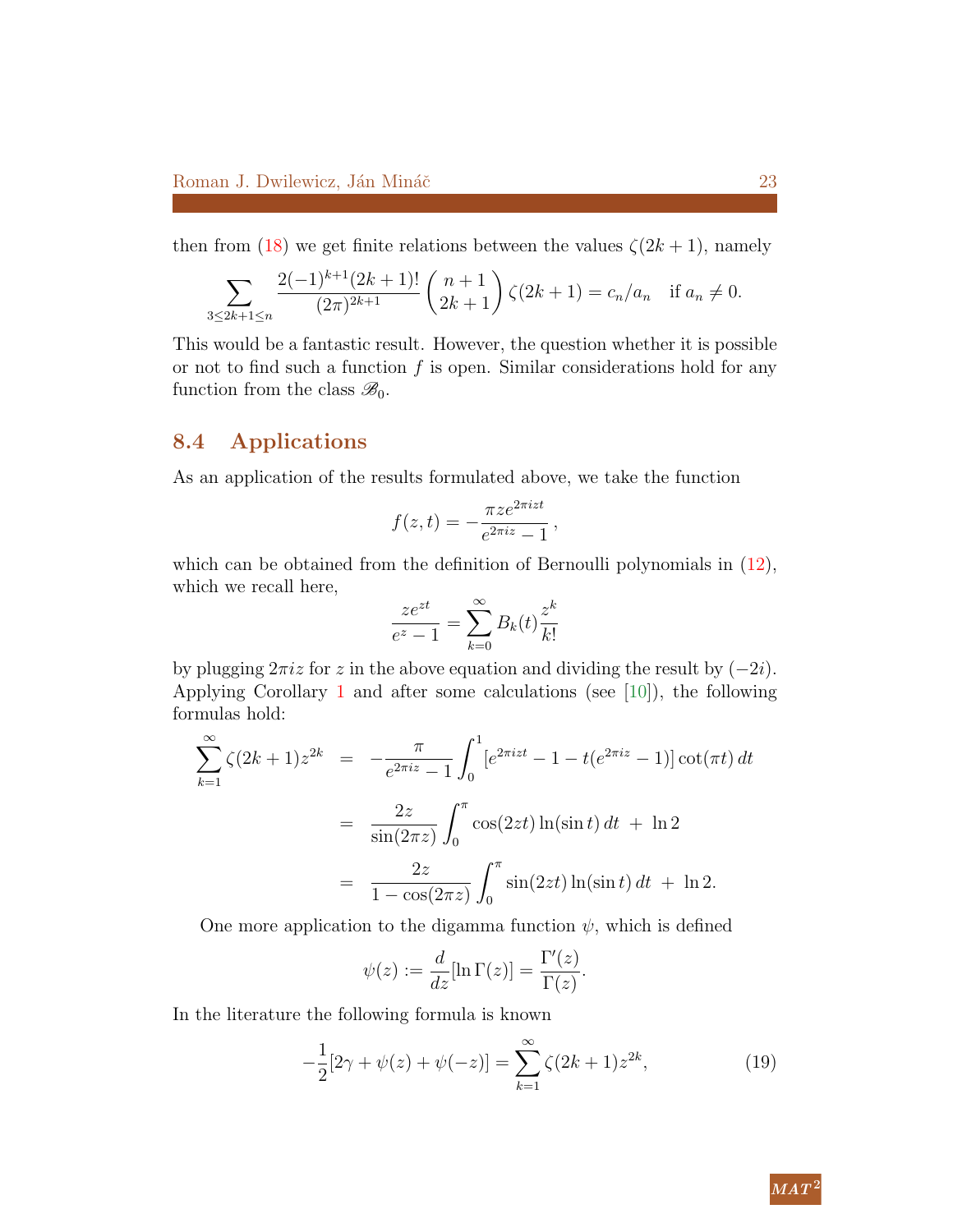where  $\gamma$  is the Euler constant. We note that the right-hand side in [\(19\)](#page-22-0) coincides with the previous evaluation above. Consequently we get the identity

$$
-\frac{1}{2}[2\gamma + \psi(z) + \psi(-z)] = \frac{2z}{\sin(2\pi z)} \int_0^{\pi} \cos(2zt) \ln(\sin t) dt + \ln 2.
$$

## Acknowledgments

Roman J. Dwilewicz is partially supported by the internal grant of the Cardinal Stefan Wyszyński University, Warsaw, Poland, 2009, and Ján Mináč is partially supported by the Natural Sciences and Engineering Council of Canada grant R0370A02.

# References

- <span id="page-23-3"></span>[1] M. Abramowitz and I.A. Stegun (eds), Handbook of Mathematical Functions with Formulas, Graphs, and Mathematical Tables. Dover Publications Inc., New York 1972.
- <span id="page-23-5"></span>[2] R. Apéry, *Irrationalité de*  $\zeta(2)$  *et*  $\zeta(3)$ . Astérisque **61** (1979), 11–13.
- <span id="page-23-0"></span>[3] T.M. Apostol, Introduction to Analytic Number Theory. Springer - Verlag, New York - Heidelberg - Berlin 1976.
- [4] K. Ball and T. Rivoal, Irrationalité d'une infinité de valeurs de la fonction zeta aux entiers impairs. Invent. Math. 146 (2001), no. 1, 193–207.
- <span id="page-23-4"></span>[5] H. Bateman (A. Erdelyi ed.), Higher Transcendental Functions. Vol. 1, McGraw-Hill Book Company 1953.
- <span id="page-23-2"></span>[6] B.C. Berndt, *Elementary evaluation of*  $\zeta(2n)$ . Mathematics Magazine 48 (1975), 148–154.
- <span id="page-23-6"></span>[7] R.P. Boas and R.C. Buck, Polynomial Expansions of Analytic Functions. Springer - Verlag, Berlin - Göttingen - Heidelberg 1964.
- <span id="page-23-1"></span>[8] J. Bruna, *Euler, sèries i funció zeta de Riemann*. Preprint (2007).

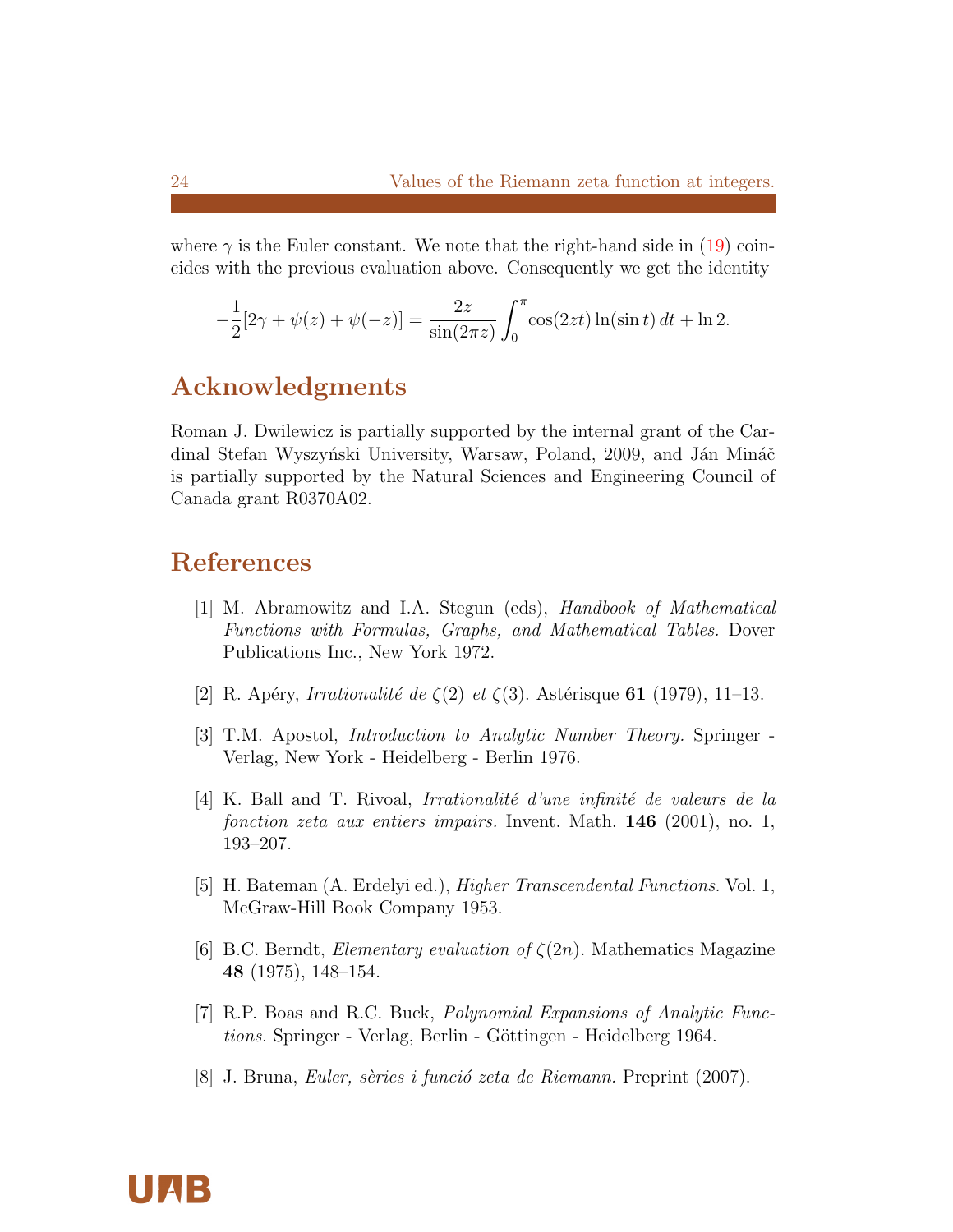- <span id="page-24-7"></span>[9] K. Dilcher, L. Skula, and I.S. Slavutskii, Bernoulli Numbers. Bibliography (1713–1990). Queen's Papers in Pure and Applied Mathematics, 87. Queen's University, Kingston, ON, 1991. iv+175 pp.
- <span id="page-24-11"></span>[10] R. Dwilewicz and J. Mináč, An introduction to relations between the values of  $\zeta(s)$  in terms of holomorphic functions of two variables. Proceedings of the Hayama Symposium on Several Complex Variables, Japan, Dec. 2000. Pages 28–38 (2001).
- <span id="page-24-6"></span>[11] R. Dwilewicz and J. Mináč, *The Hurwitz zeta function as a convergent* series. Rocky Mountain J. Math. 36 (2006), 1191–1219.
- <span id="page-24-1"></span>[12] G. Everest, C. Röttger and T. Ward, The continuing story of zeta. The Math. Intelligencer 31 (2009), 13–17.
- <span id="page-24-3"></span>[13] A.B. Goncharov, The classical polylogarithms, algebraic K-theory and  $\zeta_F(n)$ . The Gel'fand Mathematical Seminars, 1990 - 1992, Birkhäuser Boston, Boston, MA, 1993, 113–135.
- <span id="page-24-0"></span>[14] K. Ireland and M. Rosen, A Classical Introduction to Modern Number Theory. Springer - Verlag (GTM), vol. 84 (1990).
- <span id="page-24-4"></span>[15] E. Landau, Differential and Integral Calculus. Chelsea Publishing Company 1960.
- <span id="page-24-5"></span>[16] A.I. Markushevich, Theory of Functions of a Complex Variable. Vol. I, II, III. Prentice-Hall, Inc., 1965.
- <span id="page-24-8"></span>[17] J. Mináč, A remark on the values of the Riemann zeta function. Exposition. Math. 12 (1994), no. 5, 459–462.
- <span id="page-24-2"></span>[18] M.R. Murty and M. Reece, A simple derivation of  $\zeta(1-K) = -B_K/K$ . Funct. Approx. Comment. Math. 28 (2000), 141–154.
- <span id="page-24-9"></span> $[19]$  T. Rivoal, La fonction zeta de Riemann prend une infinité de valeurs irrationnelles aux entier impairs. C.R. Acad. Sci. Paris Sér. I Math. 331 (2000), 267–270.
- <span id="page-24-10"></span>[20] T. Rivoal, Irrationalité d'au moins un des neuf nombres  $\zeta(5)$ ,  $\zeta(7)$ ,  $\ldots$ ,  $\zeta(21)$ . Acta Arith. **103** (2002), no. 2, 157-167.